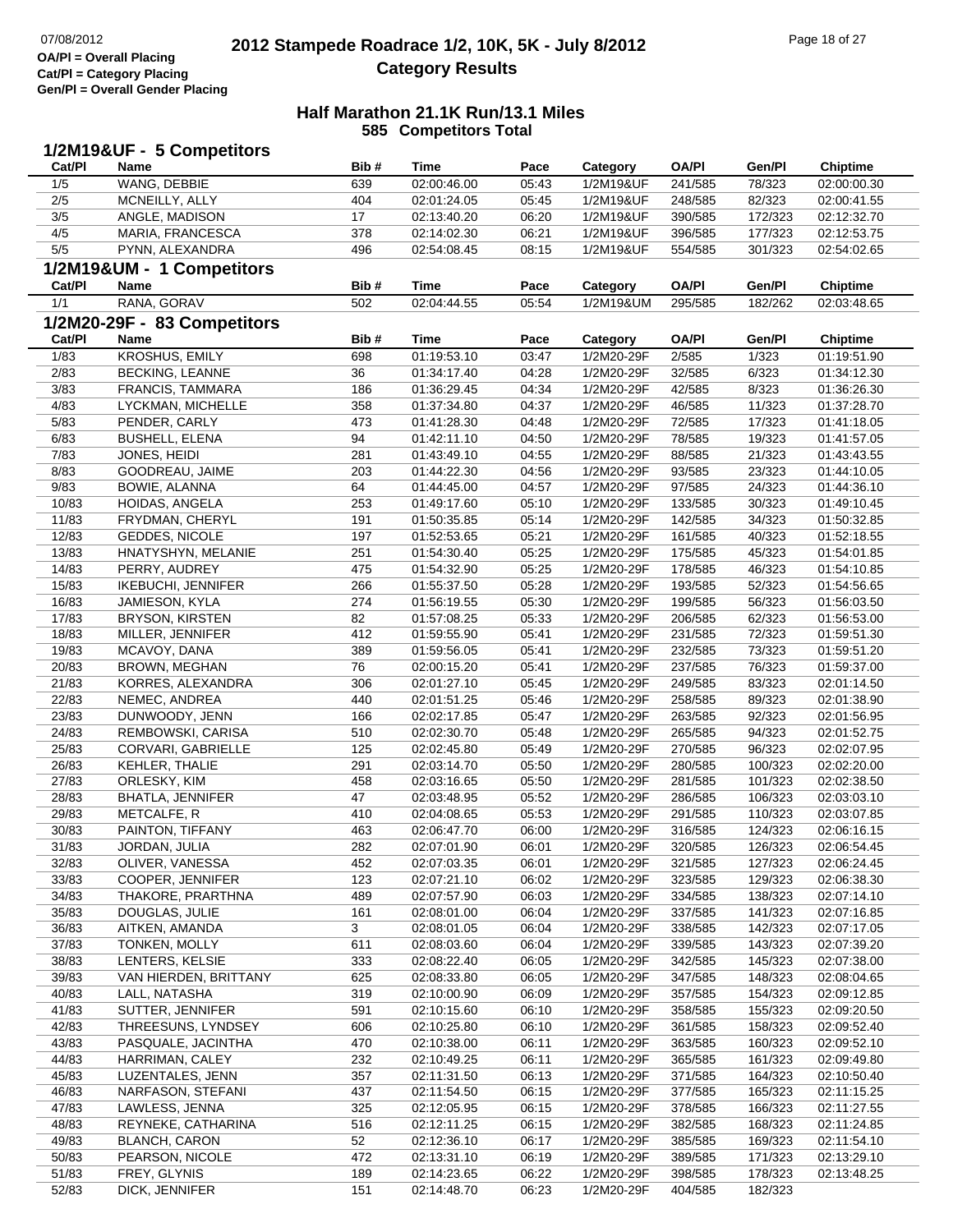## **2012 Stampede Roadrace 1/2, 10K, 5K - July 8/2012** 07/08/2012 Page 19 of 27 **Category Results**

| Cat/PI         | 1/2M20-29F - 83 Competitors<br><b>Name</b> | Bib#         | Time                       | Pace           | Category                 | OA/PI              | Gen/Pl             | Chiptime                   |
|----------------|--------------------------------------------|--------------|----------------------------|----------------|--------------------------|--------------------|--------------------|----------------------------|
|                |                                            |              |                            |                |                          |                    |                    | 02:14:07.55                |
| 53/83          | DE CHAMPLAIN, JENNY                        | 141          | 02:16:01.15                | 06:26          | 1/2M20-29F               | 415/585            | 189/323            | 02:15:13.40                |
| 54/83          | OLSEN, MEGAN                               | 453          | 02:16:09.55                | 06:27          | 1/2M20-29F               | 418/585            | 192/323            | 02:15:26.40                |
| 55/83          | HAMILL, CATHERINE                          | 219          | 02:16:33.90                | 06:28          | 1/2M20-29F               | 422/585            | 195/323            | 02:15:43.40                |
| 56/83          | SNYDER, CHARITY                            | 569          | 02:17:04.35                | 06:29          | 1/2M20-29F               | 425/585            | 198/323            | 02:16:36.90                |
| 57/83          | MORGAN, SHANNON                            | 422          | 02:17:08.75                | 06:29          | 1/2M20-29F               | 426/585            | 199/323            | 02:16:20.45                |
| 58/83          | LLEWELLYN, LAURA                           | 344          | 02:17:34.85                | 06:31          | 1/2M20-29F               | 430/585            | 202/323            | 02:17:17.50                |
| 59/83          | YOUNG, LARISSA                             | 667          | 02:18:05.90                | 06:32          | 1/2M20-29F               | 436/585            | 208/323            | 02:17:28.05                |
| 60/83          | <b>BRANCH, JULIE</b>                       | 66           | 02:18:12.90                | 06:33          | 1/2M20-29F               | 437/585            | 209/323            | 02:17:24.90                |
| 61/83          | CHURCHILL, KIM                             | 115          | 02:18:25.40                | 06:33          | 1/2M20-29F               | 440/585            | 211/323            | 02:17:33.00                |
| 62/83          | <b>VERBONAC, KIERA</b>                     | 630          | 02:19:27.60                | 06:36          | 1/2M20-29F               | 448/585            | 217/323            | 02:18:53.50                |
| 63/83          | ROSS, EMILY                                | 529          | 02:20:22.70                | 06:39          | 1/2M20-29F               | 456/585            | 224/323            | 02:19:16.40                |
| 64/83          | LEWIS, MEREDITH                            | 689          | 02:21:18.10                | 06:41          | 1/2M20-29F               | 462/585            | 230/323            | 02:20:11.75                |
| 65/83<br>66/83 | OSTER, CARALYN<br>DEW, JESSICA             | 460<br>150   | 02:21:26.20<br>02:26:02.30 | 06:42<br>06:55 | 1/2M20-29F<br>1/2M20-29F | 464/585<br>487/585 | 232/323<br>247/323 | 02:21:13.55<br>02:25:02.20 |
| 67/83          | SELSING, JUSTINE                           | 550          | 02:26:05.00                | 06:55          | 1/2M20-29F               | 488/585            | 248/323            | 02:25:22.90                |
| 68/83          | THAUBERGER, TAREN                          | 601          | 02:27:29.00                | 06:59          | 1/2M20-29F               | 493/585            | 251/323            | 02:26:31.40                |
| 69/83          | KUNNEKE, MARTHINE                          | 314          | 02:27:39.70                | 06:59          | 1/2M20-29F               | 497/585            | 255/323            | 02:26:32.30                |
| 70/83          | MILLER, LISA                               | 413          | 02:28:11.30                | 07:01          | 1/2M20-29F               | 498/585            | 256/323            | 02:27:28.45                |
| 71/83          | KOHN, MAYA                                 | 303          | 02:28:11.50                | 07:01          | 1/2M20-29F               | 499/585            | 257/323            | 02:27:28.60                |
| 72/83          | MURAKAMI, KATRINA                          | 430          | 02:29:31.10                | 07:05          | 1/2M20-29F               | 503/585            | 261/323            | 02:21:31.10                |
| 73/83          | LONGTIN, KRISTIN                           | 346          | 02:32:41.40                | 07:14          | 1/2M20-29F               | 511/585            | 267/323            | 02:31:41.90                |
| 74/83          | NIEDLING, ALISON                           | 444          | 02:34:30.70                | 07:19          | 1/2M20-29F               | 514/585            | 269/323            | 02:33:46.20                |
| 75/83          | GULINAO, CATHERINE                         | 210          | 02:37:56.35                | 07:29          | 1/2M20-29F               | 521/585            | 273/323            | 02:36:43.35                |
| 76/83          | <b>BOCKUS, PAMELA</b>                      | 56           | 02:38:27.75                | 07:30          | 1/2M20-29F               | 525/585            | 275/323            | 02:37:19.70                |
| 77/83          | MAIANI, MEGHAN                             | 372          | 02:40:10.90                | 07:35          | 1/2M20-29F               | 527/585            | 277/323            | 02:39:19.05                |
| 78/83          | MACNEIL-MAH, JESSICA                       | 369          | 02:40:16.05                | 07:35          | 1/2M20-29F               | 528/585            | 278/323            | 02:39:54.45                |
| 79/83          | MOYNIHAN, DANA                             | 425          | 02:43:40.10                | 07:45          | 1/2M20-29F               | 538/585            | 286/323            | 02:42:37.25                |
| 80/83<br>81/83 | HATCH, FALON<br>DORCHAK, RHIAN             | 233<br>158   | 02:49:17.40<br>02:59:42.85 | 08:01<br>08:31 | 1/2M20-29F<br>1/2M20-29F | 549/585<br>561/585 | 296/323<br>307/323 | 02:48:14.40<br>02:58:51.85 |
| 82/83          | <b>BOUCHARD, EMILIE</b>                    | 61           | 02:59:42.90                | 08:31          | 1/2M20-29F               | 562/585            | 308/323            | 02:58:51.65                |
| 83/83          | ABREY, AUTUMN                              | $\mathbf{1}$ | 03:05:55.05                | 08:48          | 1/2M20-29F               | 569/585            | 311/323            | 03:05:50.95                |
|                | 1/2M20-29M - 31 Competitors                |              |                            |                |                          |                    |                    |                            |
| Cat/PI         | Name                                       | Bib#         | <b>Time</b>                | Pace           | Category                 | <b>OA/PI</b>       | Gen/Pl             | <b>Chiptime</b>            |
| 1/31           | DIEHL, GRAHAM                              | 153          | 01:16:01.35                | 03:36          | 1/2M20-29M               | 1/585              | 1/262              | 01:16:01.35                |
| 2/31           | BELL, DARCY                                | 37           | 01:19:57.90                | 03:47          | 1/2M20-29M               | 3/585              | 2/262              | 01:19:57.25                |
| 3/31           | FULLER, JONATHAN                           | 192          | 01:20:55.70                | 03:50          | 1/2M20-29M               | 4/585              | 3/262              | 01:20:47.90                |
| 4/31           | PARKER, SHAUN                              | 466          | 01:24:23.30                | 03:59          | 1/2M20-29M               | 9/585              | 8/262              | 01:24:22.10                |
| 5/31           | ZIMMER, EARL                               | 673          | 01:30:09.90                | 04:16          | 1/2M20-29M               | 21/585             | 17/262             | 01:30:05.75                |
| 6/31           | <b>BERNAKEVITCH, BRETT</b>                 | 44           | 01:33:13.75                | 04:25          | 1/2M20-29M               | 30/585             | 25/262             | 01:33:00.05                |
| 7/31           | KEARNEY, GEOFF                             | 286          | 01:33:43.75                | 04:26          | 1/2M20-29M               | 31/585             | 26/262             | 01:33:32.85                |
| 8/31           | BHATLA, DEVEN                              | 46           | 01:34:33.60                | 04:28          | 1/2M20-29M               | 33/585             | 27/262             | 01:34:21.90                |
| 9/31           | NAJDOVSKI, DORIJAN                         | 436          | 01:36:19.15                | 04:33          | 1/2M20-29M               | 40/585             | 33/262             | 01:36:17.45                |
| 10/31          | PHILLIPS, KRIS                             | 479          | 01:39:15.15                | 04:42          | 1/2M20-29M               | 52/585             | 40/262             | 01:39:06.45                |
| 11/31          | TOLG, ALAN                                 | 679          | 01:39:20.10                | 04:42          | 1/2M20-29M               | 53/585             | 41/262             | 01:39:12.00                |
| 12/31          | TENOVE, JEFF                               | 599          | 01:39:45.65                | 04:43          | 1/2M20-29M               | 57/585             | 45/262             | 01:39:24.05                |
| 13/31<br>14/31 | ROGERS, JONATHAN<br>SASSO, JOHN            | 527<br>538   | 01:41:51.80<br>01:43:49.05 | 04:49<br>04:55 | 1/2M20-29M<br>1/2M20-29M | 74/585<br>87/585   | 57/262<br>67/262   | 01:41:39.70<br>01:43:44.55 |
| 15/31          | <b>BRUST, DENVER</b>                       | 589          | 01:47:45.85                | 05:06          | 1/2M20-29M               | 123/585            | 96/262             | 01:47:40.50                |
| 16/31          | LUTZ, RYAN                                 | 355          | 01:49:58.70                | 05:12          | 1/2M20-29M               | 137/585            | 105/262            | 01:49:43.45                |
| 17/31          | STRAATHOF, JEFF                            | 585          | 01:53:47.70                | 05:23          | 1/2M20-29M               | 169/585            | 126/262            | 01:53:34.65                |
| 18/31          | NIEDLING, KURTIS                           | 445          | 01:55:31.10                | 05:28          | 1/2M20-29M               | 190/585            | 140/262            | 01:54:46.65                |
| 19/31          | HANSEN, JARED                              | 225          | 01:59:03.65                | 05:38          | 1/2M20-29M               | 225/585            | 155/262            | 01:58:54.45                |
| 20/31          | BROWNSON, JORDAN                           | 79           | 01:59:20.45                | 05:39          | 1/2M20-29M               | 226/585            | 156/262            | 01:58:43.90                |
| 21/31          | SANDER, DANIEL                             | 536          | 01:59:56.20                | 05:41          | 1/2M20-29M               | 233/585            | 160/262            | 01:59:51.10                |
| 22/31          | LUI, MATTHEW                               | 353          | 02:01:08.00                | 05:44          | 1/2M20-29M               | 244/585            | 164/262            | 02:00:43.05                |
| 23/31          | MCJANNETT, PATRICK                         | 401          | 02:02:53.10                | 05:49          | 1/2M20-29M               | 273/585            | 176/262            | 02:02:36.90                |
| 24/31          | ONG, SIMON                                 | 456          | 02:06:24.40                | 05:59          | 1/2M20-29M               | 308/585            | 190/262            | 02:06:20.65                |
| 25/31          | PHAM, PETER                                | 478          | 02:07:56.05                | 06:03          | 1/2M20-29M               | 331/585            | 196/262            | 02:06:59.85                |
| 26/31          | YAKLIN, BRIAN                              | 663          | 02:09:26.20                | 06:08          | 1/2M20-29M               | 353/585            | 202/262            | 02:08:47.25                |
| 27/31<br>28/31 | LAU, BEN                                   | 321          | 02:11:51.25                | 06:14          | 1/2M20-29M               | 375/585            | 211/262            | 02:10:57.85                |
|                | OMO, AKINMO                                | 455          | 02:12:11.25                | 06:15          | 1/2M20-29M               | 381/585            | 214/262            | 02:11:24.45                |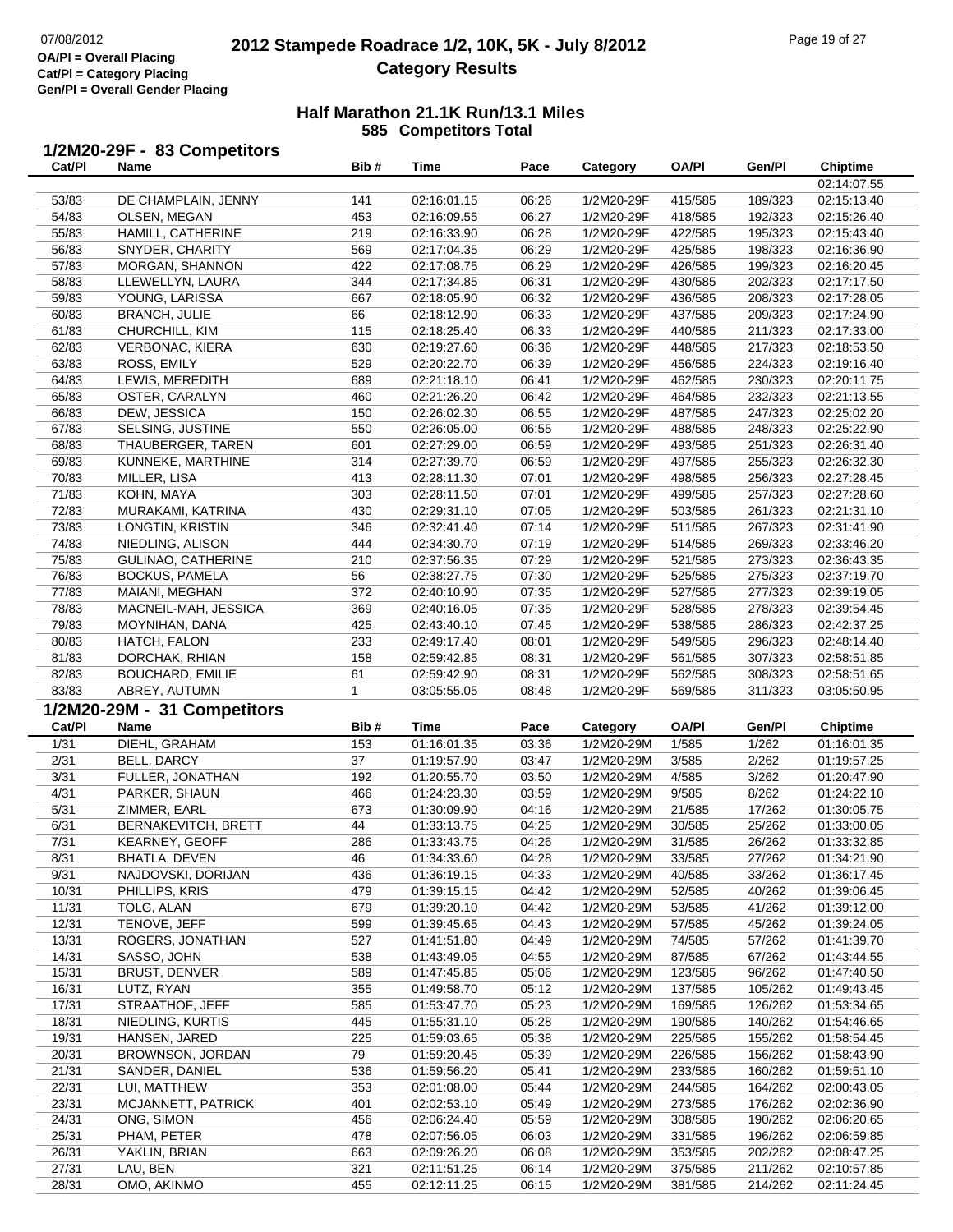## **2012 Stampede Roadrace 1/2, 10K, 5K - July 8/2012** 07/08/2012 Page 20 of 27 **Category Results**

|                  | 1/2M20-29M - 31 Competitors       |            |                            |                |                          |                    |                  |                            |
|------------------|-----------------------------------|------------|----------------------------|----------------|--------------------------|--------------------|------------------|----------------------------|
| Cat/PI           | Name                              | Bib#       | <b>Time</b>                | Pace           | Category                 | <b>OA/PI</b>       | Gen/Pl           | <b>Chiptime</b>            |
| 29/31            | ALBERTS, MITCHELL                 | 4          | 02:13:43.90                | 06:20          | 1/2M20-29M               | 394/585            | 219/262          | 02:12:51.75                |
| 30/31            | MANABAT, SHELDON                  | 376        | 02:37:56.45                | 07:29          | 1/2M20-29M               | 522/585            | 249/262          | 02:36:42.65                |
| 31/31            | JOHNSTON, ADAM                    | 279        | 03:05:54.65                | 08:48          | 1/2M20-29M               | 568/585            | 258/262          | 03:05:50.65                |
|                  | 1/2M30-39F - 110 Competitors      |            |                            |                |                          |                    |                  |                            |
| Cat/PI           | <b>Name</b>                       | Bib#       | <b>Time</b>                | Pace           | Category                 | <b>OA/PI</b>       | Gen/Pl           | <b>Chiptime</b>            |
| 1/110            | MENSINK, LISA                     | 343        | 01:26:19.55                | 04:05          | 1/2M30-39F               | 14/585             | 2/323            | 01:26:18.60                |
| 2/110            | DESROSIERS, SHANNON               | 149        | 01:26:31.40                | 04:06          | 1/2M30-39F               | 16/585             | 3/323            | 01:26:29.80                |
| 3/110            | ELLIOTT, KARI                     | 171        | 01:26:58.00                | 04:07          | 1/2M30-39F               | 17/585             | 4/323            | 01:26:54.80                |
| 4/110            | HOLLOWELL, LAURIE                 | 254        | 01:33:03.25                | 04:24          | 1/2M30-39F               | 29/585             | 5/323            | 01:33:01.95                |
| 5/110            | YOUNG, KIM                        | 666        | 01:35:15.35                | 04:30          | 1/2M30-39F               | 35/585             | 7/323            | 01:35:12.85                |
| 6/110            | SALT, ADELA                       | 535        | 01:36:37.40                | 04:34          | 1/2M30-39F               | 43/585             | 9/323            | 01:36:35.10                |
| 7/110            | SIM, MANDI                        | 680        | 01:37:20.90                | 04:36          | 1/2M30-39F               | 45/585             | 10/323           | 01:37:17.75                |
| 8/110            | <b>WILLSON, SOMER</b>             | 657        | 01:37:53.55                | 04:38          | 1/2M30-39F               | 48/585             | 12/323           | 01:37:49.30                |
| 9/110            | DUNN, COLLEEN                     | 165        | 01:40:11.10                | 04:44          | 1/2M30-39F               | 61/585             | 14/323           | 01:39:50.90                |
| 10/110           | TANG, PATRICIA                    | 596        | 01:40:26.00                | 04:45          | 1/2M30-39F               | 63/585             | 15/323           | 01:40:19.05                |
| 11/110           | HIDER, LAURA                      | 248        | 01:41:10.50                | 04:47          | 1/2M30-39F               | 69/585             | 16/323           | 01:41:03.70                |
| 12/110           | SWERTZ, JENNIFER                  | 593        | 01:42:16.55                | 04:50          | 1/2M30-39F               | 80/585             | 20/323           | 01:41:31.60                |
| 13/110           | BENSLER, DEANNA                   | 39         | 01:43:55.50                | 04:55          | 1/2M30-39F               | 90/585             | 22/323           | 01:43:50.70                |
| 14/110           | WARD, KIM                         | 640        | 01:46:02.65                | 05:01          | 1/2M30-39F               | 110/585            | 25/323           | 01:45:58.50                |
| 15/110           | MCCLIMANS, JAMIE                  | 391        | 01:46:52.70                | 05:03          | 1/2M30-39F               | 113/585            | 26/323           | 01:46:42.90                |
| 16/110           | WOOLCOTT, LARA                    | 661        | 01:47:55.65                | 05:06          | 1/2M30-39F               | 124/585            | 28/323           | 01:47:34.35                |
| 17/110           | KOLBER, RACHEL                    | 305        | 01:48:36.80                | 05:08          | 1/2M30-39F               | 130/585            | 29/323           | 01:48:18.95                |
| 18/110           | VORDING, JEN                      | 634        | 01:49:29.05                | 05:11          | 1/2M30-39F               | 134/585            | 31/323           | 01:49:22.45                |
| 19/110           | SOLOMON, SARAH                    | 571        | 01:49:49.85                | 05:12          | 1/2M30-39F               | 136/585            | 32/323           | 01:49:35.30                |
| 20/110           | STRUEBY, JILL                     | 587        | 01:50:26.40                | 05:14          | 1/2M30-39F               | 140/585            | 33/323           | 01:50:06.80                |
| 21/110           | REIMER, ROXANNE                   | 508        | 01:51:11.15                | 05:16          | 1/2M30-39F               | 149/585            | 35/323           | 01:50:59.55                |
| 22/110           | ROWDEN, NATASHA                   | 530        | 01:52:23.95                | 05:19          | 1/2M30-39F               | 156/585            | 38/323           | 01:52:00.05                |
| 23/110           | SELVANANDAN, VAMINI               | 551        | 01:52:47.70                | 05:20          | 1/2M30-39F               | 159/585            | 39/323           | 01:52:37.45                |
| 24/110           | REID, BRADEN                      | 504        | 01:54:54.45                | 05:26          | 1/2M30-39F               | 183/585            | 48/323           | 01:54:44.25                |
| 25/110           | HEISTERMAN, BRANDI                | 239        | 01:55:35.40                | 05:28          | 1/2M30-39F               | 192/585            | 51/323           | 01:55:09.40                |
| 26/110           | HARDMAN, TERRY                    | 227        | 01:55:40.30                | 05:28          | 1/2M30-39F               | 194/585            | 53/323           | 01:55:05.50                |
| 27/110           | LEITCH, MARGARET                  | 332        | 01:55:46.60                | 05:29          | 1/2M30-39F               | 195/585            | 54/323           | 01:55:13.70                |
| 28/110           | DRYER, BRENDA                     | 163        | 01:56:07.85                | 05:30          | 1/2M30-39F               | 196/585            | 55/323           | 01:55:53.95                |
| 29/110           | FECH, TIANA                       | 177        | 01:56:45.70                | 05:32          | 1/2M30-39F               | 203/585            | 60/323           | 01:56:18.15                |
| 30/110           | DIRKS, SARAH                      | 154        | 01:57:15.85                | 05:33          | 1/2M30-39F               | 208/585            | 63/323           | 01:57:02.80                |
| 31/110           | COLEMAN, CYNTHIA                  | 120        | 01:57:23.00                | 05:33          | 1/2M30-39F               | 210/585            | 64/323           | 01:56:42.20                |
| 32/110           | <b>GRENIER, VICKY</b>             | 207        | 01:57:31.10                | 05:34          | 1/2M30-39F               | 212/585            | 65/323           | 01:57:08.05                |
| 33/110           | TRETIAK, PAMELA                   | 616        | 01:58:00.00                | 05:35          | 1/2M30-39F               | 215/585            | 66/323           | 01:56:50.55                |
| 34/110<br>35/110 | LACZO, ROXANNE                    | 316<br>249 | 01:58:24.15<br>01:58:44.05 | 05:36          | 1/2M30-39F               | 220/585            | 67/323           | 01:57:40.65                |
| 36/110           | HILL, JESSICA<br>KEARNEY, HEATHER | 287        | 02:01:00.05                | 05:37<br>05:44 | 1/2M30-39F<br>1/2M30-39F | 222/585<br>243/585 | 69/323<br>80/323 | 01:58:18.65<br>02:00:48.75 |
| 37/110           | JUDD, JANE                        | 283        | 02:01:33.10                | 05:45          | 1/2M30-39F               | 251/585            | 84/323           | 02:00:46.65                |
| 38/110           | REMINGTON, TAMARA LEAH            | 512        | 02:01:35.05                | 05:45          | 1/2M30-39F               | 252/585            | 85/323           | 02:01:03.20                |
| 39/110           | CHASE, KATHRYN                    | 178        | 02:01:41.90                | 05:46          | 1/2M30-39F               | 255/585            | 86/323           | 02:00:54.90                |
| 40/110           | HIRSCHE, JULIE                    | 250        | 02:01:45.35                | 05:46          | 1/2M30-39F               | 256/585            | 87/323           | 02:01:19.00                |
| 41/110           | MCNULTY, TRACY                    | 405        | 02:01:54.80                | 05:46          | 1/2M30-39F               | 260/585            | 91/323           | 02:01:19.35                |
| 42/110           | SMITH, CHERYL                     | 562        | 02:02:48.75                | 05:49          | 1/2M30-39F               | 272/585            | 97/323           | 02:02:19.35                |
| 43/110           | SWEEZEY, JANA                     | 592        | 02:03:03.80                | 05:49          | 1/2M30-39F               | 278/585            | 98/323           | 02:02:23.20                |
| 44/110           | CARR, ELIZABETH                   | 104        | 02:03:41.80                | 05:51          | 1/2M30-39F               | 284/585            | 104/323          | 02:02:26.15                |
| 45/110           | XIE, DI                           | 681        | 02:03:43.30                | 05:51          | 1/2M30-39F               | 285/585            | 105/323          | 02:03:09.30                |
| 46/110           | TAKANA, EMILY                     | 595        | 02:04:04.25                | 05:52          | 1/2M30-39F               | 290/585            | 109/323          | 02:03:18.05                |
| 47/110           | MAH, DONNA                        | 682        | 02:04:10.60                | 05:53          | 1/2M30-39F               | 292/585            | 111/323          | 02:03:30.75                |
| 48/110           | SCHMITZ, JENN                     | 543        | 02:04:56.60                | 05:55          | 1/2M30-39F               | 297/585            | 114/323          | 02:04:09.30                |
| 49/110           | BEATTY, DENISE                    | 34         | 02:06:06.90                | 05:58          | 1/2M30-39F               | 302/585            | 115/323          | 02:05:53.80                |
| 50/110           | LOBELLO, CARLA                    | 345        | 02:06:30.45                | 05:59          | 1/2M30-39F               | 309/585            | 119/323          | 02:06:03.25                |
| 51/110           | DEMERS, KRISTI                    | 145        | 02:06:40.55                | 06:00          | 1/2M30-39F               | 314/585            | 123/323          | 02:06:06.70                |
| 52/110           | ILSLEY, HEATHER                   | 267        | 02:06:59.00                | 06:01          | 1/2M30-39F               | 319/585            | 125/323          | 02:06:11.55                |
| 53/110           | BRAY, KAREN                       | 67         | 02:07:23.45                | 06:02          | 1/2M30-39F               | 324/585            | 130/323          | 02:06:28.65                |
| 54/110           | BROADBENT, SONJA                  | 68         | 02:07:34.15                | 06:02          | 1/2M30-39F               | 328/585            | 134/323          | 02:07:03.00                |
| 55/110           | FERNQUIST, JODIE                  | 179        | 02:07:56.60                | 06:03          | 1/2M30-39F               | 332/585            | 136/323          | 02:07:42.40                |
| 56/110           | MACDONALD, SHAYLA                 | 365        | 02:07:57.70                | 06:03          | 1/2M30-39F               | 333/585            | 137/323          | 02:07:14.30                |
| 57/110           | MARTENS, CLAUDIA                  | 382        | 02:08:00.00                | 06:03          | 1/2M30-39F               | 335/585            | 139/323          | 02:07:16.00                |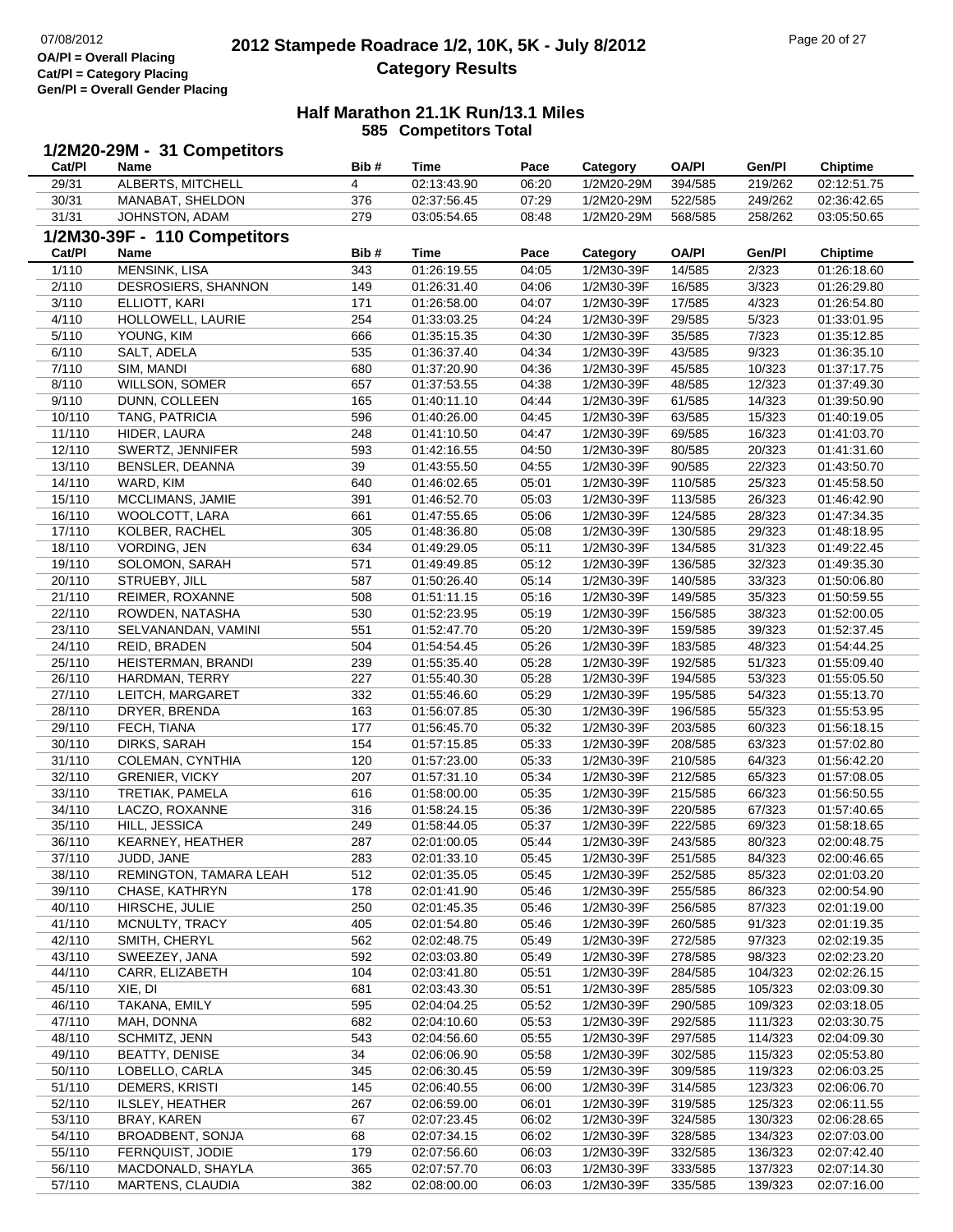### **2012 Stampede Roadrace 1/2, 10K, 5K - July 8/2012** 07/08/2012 Page 21 of 27 **Category Results**

### **Half Marathon 21.1K Run/13.1 Miles 585 Competitors Total**

#### **1/2M30-39F - 110 Competitors**

| Cat/PI  | Name                        | Bib# | Time        | Pace  | Category   | <b>OA/PI</b> | Gen/Pl  | Chiptime                 |
|---------|-----------------------------|------|-------------|-------|------------|--------------|---------|--------------------------|
| 58/110  | ANDERSON, JENNIFER          | 15   | 02:08:00.20 | 06:03 | 1/2M30-39F | 336/585      | 140/323 | 02:07:16.80              |
| 59/110  | WONG, JANE                  | 660  | 02:08:29.30 | 06:05 | 1/2M30-39F | 344/585      | 147/323 | $\overline{02:07:}29.25$ |
| 60/110  | KROMM, TAMMY                | 309  | 02:09:06.15 | 06:07 | 1/2M30-39F | 349/585      | 150/323 | 02:08:31.20              |
| 61/110  | SMITH, ALISON               | 560  | 02:10:16.15 | 06:10 | 1/2M30-39F | 359/585      | 156/323 | 02:09:08.75              |
| 62/110  | DEPENCIER, SHERRI           | 147  | 02:10:35.35 | 06:11 | 1/2M30-39F | 362/585      | 159/323 | 02:09:43.75              |
| 63/110  | TETZ, MEGHAN                | 600  | 02:11:26.30 | 06:13 | 1/2M30-39F | 369/585      | 162/323 | 02:10:23.00              |
| 64/110  | CORNFORTH, ANGELA           | 124  | 02:11:31.40 | 06:13 | 1/2M30-39F | 370/585      | 163/323 | 02:11:01.40              |
| 65/110  | <b>BATTISTA, JENNIFER</b>   | 30   | 02:13:42.20 | 06:20 | 1/2M30-39F | 391/585      | 173/323 | 02:13:12.00              |
| 66/110  | LIBIN, THU                  | 341  | 02:13:43.20 | 06:20 | 1/2M30-39F | 393/585      | 175/323 | 02:12:42.70              |
| 67/110  | STASZEWSKI, NIKKI           | 576  | 02:14:41.75 | 06:23 | 1/2M30-39F | 402/585      | 181/323 | 02:13:39.45              |
| 68/110  | DE GEUS, KATE               | 142  | 02:15:10.80 | 06:24 | 1/2M30-39F | 407/585      | 184/323 | 02:14:15.10              |
| 69/110  | KEHLER, ANDREA              | 290  | 02:15:14.35 | 06:24 | 1/2M30-39F | 408/585      | 185/323 | 02:14:19.80              |
| 70/110  | ANDERSON, ANGELA            | 12   | 02:15:44.00 | 06:25 | 1/2M30-39F | 410/585      | 186/323 | 02:14:40.45              |
| 71/110  | FANG, DIANNE                | 174  | 02:16:05.30 | 06:26 | 1/2M30-39F | 416/585      | 190/323 | 02:15:39.75              |
| 72/110  | TOH, MADELINE               | 609  | 02:16:08.60 | 06:27 | 1/2M30-39F | 417/585      | 191/323 | 02:16:00.50              |
| 73/110  | SINCLAIR, KYLA              | 556  | 02:16:11.00 | 06:27 | 1/2M30-39F | 419/585      | 193/323 | 02:15:32.85              |
| 74/110  | NIELSEN, CLAIRE             | 446  | 02:16:39.15 | 06:28 | 1/2M30-39F | 423/585      | 196/323 | 02:15:52.85              |
| 75/110  | LYLANDER, JULIE             | 359  | 02:17:00.50 | 06:29 | 1/2M30-39F | 424/585      | 197/323 | 02:16:05.55              |
| 76/110  | FILEWICH, TRACEY            | 180  | 02:17:49.15 | 06:31 | 1/2M30-39F | 433/585      | 205/323 | 02:17:12.00              |
| 77/110  | MARTINEZ, SARAH             | 383  | 02:17:57.65 | 06:32 | 1/2M30-39F | 434/585      | 206/323 | 02:16:58.95              |
| 78/110  | HAZLETT, BRANDI             | 235  | 02:18:19.60 | 06:33 | 1/2M30-39F | 439/585      | 210/323 | 02:17:22.55              |
| 79/110  | HESSAMI, ASSA               | 244  | 02:19:12.65 | 06:35 | 1/2M30-39F | 443/585      | 213/323 | 02:18:49.25              |
| 80/110  | BAILEY, JENNY               | 23   | 02:19:23.50 | 06:36 | 1/2M30-39F | 447/585      | 216/323 | 02:18:29.40              |
| 81/110  | IZETT, TASHA                | 272  | 02:19:54.95 | 06:37 | 1/2M30-39F | 451/585      | 219/323 | 02:19:16.30              |
| 82/110  | <b>TSOUGRIANIS, KAREN</b>   | 618  | 02:19:57.55 | 06:38 | 1/2M30-39F | 452/585      | 220/323 | 02:19:38.60              |
| 83/110  | DELLOW, COLLEEN             | 144  | 02:20:07.60 | 06:38 | 1/2M30-39F | 455/585      | 223/323 | 02:12:07.60              |
| 84/110  | MALVAR, MICHELLE            | 375  | 02:20:31.70 | 06:39 | 1/2M30-39F | 457/585      | 225/323 | 02:20:16.00              |
| 85/110  | MCCLELLAND, ELIZABETH       | 390  | 02:20:45.60 | 06:40 | 1/2M30-39F | 460/585      | 228/323 | 02:19:49.00              |
| 86/110  | MODI, SIMA                  | 416  | 02:21:04.20 | 06:41 | 1/2M30-39F | 461/585      | 229/323 | 02:20:41.60              |
| 87/110  | KETURAKIS, JENNIFER         | 294  | 02:21:19.20 | 06:41 | 1/2M30-39F | 463/585      | 231/323 | 02:20:23.00              |
| 88/110  | GORDON, TERESA              | 204  | 02:22:25.30 | 06:44 | 1/2M30-39F | 469/585      | 236/323 | 02:21:35.10              |
| 89/110  | <b>GERRITS, CATHERINE</b>   | 198  | 02:23:15.50 | 06:47 | 1/2M30-39F | 472/585      | 239/323 | 02:22:26.95              |
| 90/110  | KOT, JENNIFER               | 307  | 02:24:20.85 | 06:50 | 1/2M30-39F | 477/585      | 240/323 | 02:23:20.55              |
| 91/110  | PORTER, MELANIE             | 487  | 02:25:09.40 | 06:52 | 1/2M30-39F | 481/585      | 242/323 | 02:24:11.80              |
| 92/110  | MCRUER, FELICITY            | 406  | 02:25:29.10 | 06:53 | 1/2M30-39F | 484/585      | 244/323 | 02:24:26.85              |
| 93/110  | MCGREGOR, JACQUIE           | 397  | 02:25:36.10 | 06:54 | 1/2M30-39F | 486/585      | 246/323 | 02:24:29.70              |
| 94/110  | BUTCHER, AMANDA             | 96   | 02:29:20.45 | 07:04 | 1/2M30-39F | 501/585      | 259/323 | 02:28:11.15              |
| 95/110  | <b>BARRETT, SHANON</b>      | 27   | 02:29:31.20 | 07:05 | 1/2M30-39F | 504/585      | 262/323 | 02:21:31.20              |
| 96/110  | WONDERHAM, LINDSEY          | 659  | 02:30:29.70 | 07:07 | 1/2M30-39F | 506/585      | 263/323 | 02:29:24.30              |
| 97/110  | MACDONNELL, JENNIFER        | 366  | 02:30:54.10 | 07:09 | 1/2M30-39F | 507/585      | 264/323 | 02:29:57.95              |
| 98/110  | EBBINGHOFF, REEGAN          | 168  | 02:31:35.85 | 07:11 | 1/2M30-39F | 509/585      | 265/323 | 02:30:33.90              |
| 99/110  | MITTON-GRAFF, JULIA         | 415  | 02:31:35.90 | 07:11 | 1/2M30-39F | 510/585      | 266/323 | 02:31:35.70              |
| 100/110 | <b>BROOKS, MICHELLE</b>     | 71   | 02:35:57.90 | 07:23 | 1/2M30-39F | 515/585      | 270/323 | 02:34:57.55              |
| 101/110 | KANSKI, AUDRA               | 284  | 02:36:13.70 | 07:24 | 1/2M30-39F | 517/585      | 271/323 | 02:35:24.60              |
| 102/110 | PINNOW, ALISON              | 483  | 02:38:27.75 | 07:30 | 1/2M30-39F | 524/585      | 274/323 | 02:37:19.20              |
| 103/110 | CLAMP, AIA                  | 119  | 02:42:33.75 | 07:42 | 1/2M30-39F | 535/585      | 283/323 | 02:41:36.35              |
| 104/110 | VELASQUEZ, CARMEN           | 629  | 02:43:49.75 | 07:45 | 1/2M30-39F | 540/585      | 287/323 | 02:40:42.30              |
| 105/110 | DREVER, SUSAN               | 162  | 02:44:07.95 | 07:46 | 1/2M30-39F | 541/585      | 288/323 | 02:43:05.25              |
| 106/110 | YARDLEY, BRANDY             | 664  | 02:44:38.90 | 07:48 | 1/2M30-39F | 542/585      | 289/323 | 02:43:31.90              |
| 107/110 | RACZ, PAM                   | 499  | 02:55:25.45 | 08:18 | 1/2M30-39F | 556/585      | 302/323 | 02:55:23.40              |
| 108/110 | GURBUZ, MONICA              | 211  | 02:58:03.80 | 08:26 | 1/2M30-39F | 558/585      | 304/323 | 02:57:32.50              |
| 109/110 | MACAULAY, CHRISTY           | 361  | 02:58:03.95 | 08:26 | 1/2M30-39F | 559/585      | 305/323 | 02:57:32.15              |
| 110/110 | BYARS, DAWN                 | 100  | 03:15:52.70 | 09:16 | 1/2M30-39F | 575/585      | 315/323 | 03:15:51.15              |
|         | 1/2M30-39M - 95 Competitors |      |             |       |            |              |         |                          |
| Cat/PI  | Name                        | Bib# | <b>Time</b> | Pace  | Category   | <b>OA/PI</b> | Gen/Pl  | <b>Chiptime</b>          |
| 1/95    | HOPFNER, GEOFF              | 257  | 01:22:56.05 | 03:55 | 1/2M30-39M | 5/585        | 4/262   | 01:22:54.95              |
| 2/95    | HOWELL, KIRK                | 258  | 01:23:05.15 | 03:56 | 1/2M30-39M | 6/585        | 5/262   | 01:22:59.35              |
| 3/95    | MAY, RUSTY                  | 688  | 01:23:29.00 | 03:57 | 1/2M30-39M | 7/585        | 6/262   | 01:23:28.05              |
| 4/95    | <b>BALL, TANNER</b>         | 691  | 01:23:53.75 | 03:58 | 1/2M30-39M | 8/585        | 7/262   | 01:23:52.75              |
| $5/95$  | STRATTON, SHAWN             | 586  | 01:24:26.20 | 04:00 | 1/2M30-39M | 10/585       | 9/262   | 01:24:24.10              |
| 6/95    | DOUCETTE, PHIL              | 160  | 01:25:18.10 | 04:02 | 1/2M30-39M | 11/585       | 10/262  | 01:25:17.20              |
| 7/95    | DAHL, MARK                  | 135  | 01:25:52.65 | 04:04 | 1/2M30-39M | 12/585       | 11/262  | 01:25:50.25              |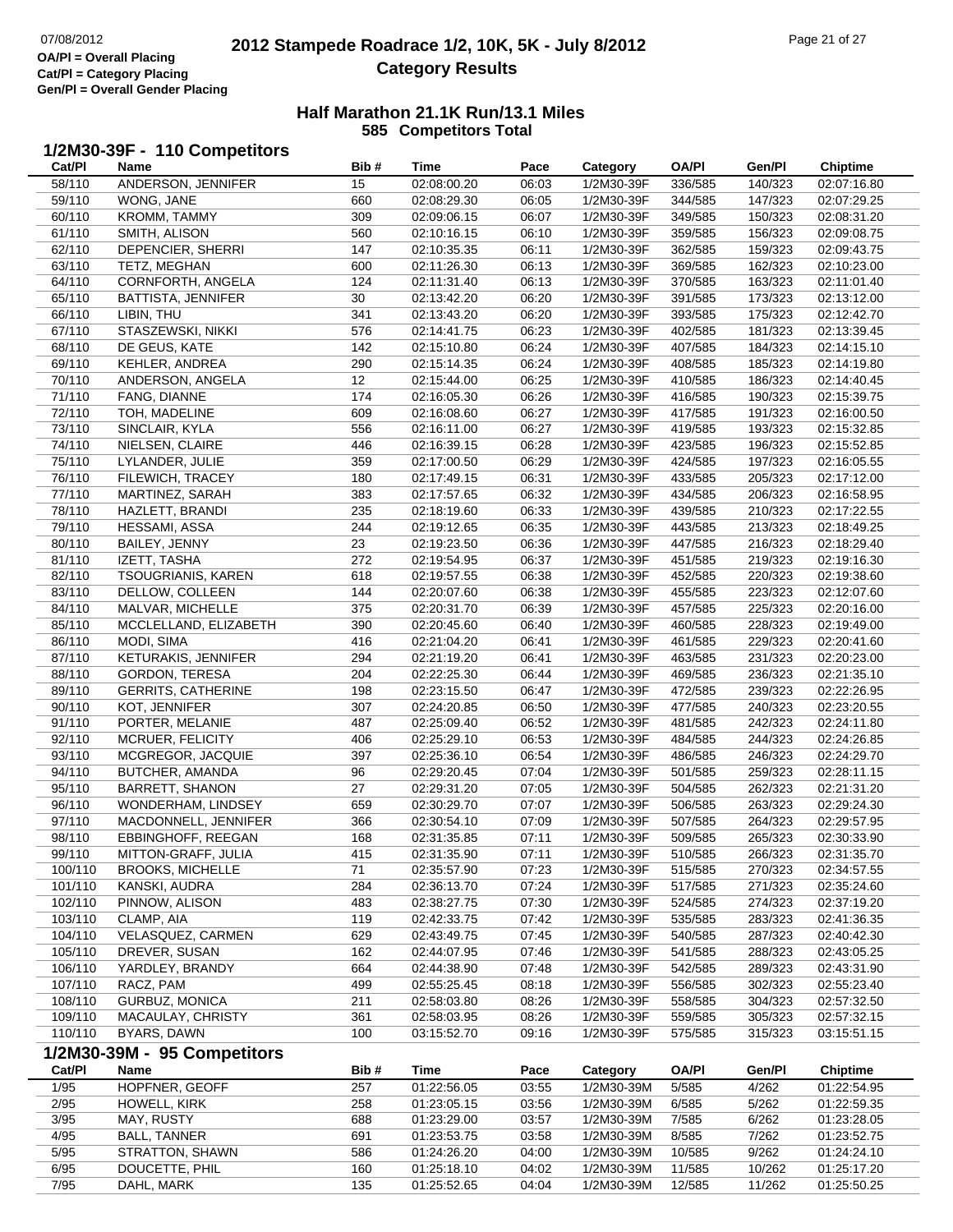L,

## **2012 Stampede Roadrace 1/2, 10K, 5K - July 8/2012** 07/08/2012 Page 22 of 27 **Category Results**

#### **Half Marathon 21.1K Run/13.1 Miles585 Competitors Total**

# **1/2M30-39M - 95 Competitors Cat/Pl**

| Cat/PI         | Name                    | Bib#           | Time        | Pace  | Category   | <b>OA/PI</b> | Gen/Pl           | <b>Chiptime</b>           |
|----------------|-------------------------|----------------|-------------|-------|------------|--------------|------------------|---------------------------|
| 8/95           | MEDWID, GREG            | 407            | 01:26:06.15 | 04:04 | 1/2M30-39M | 13/585       | 12/262           | $\overline{01}$ :26:05.50 |
| 9/95           | RAMSHAW, IAN            | 501            | 01:26:29.40 | 04:05 | 1/2M30-39M | 15/585       | 13/262           | 01:26:27.60               |
| 10/95          | DESROCHERS, DARREN      | 148            | 01:30:01.95 | 04:16 | 1/2M30-39M | 20/585       | 16/262           | 01:29:59.05               |
| 11/95          | PARR, CHAD              | 467            | 01:30:14.60 | 04:16 | 1/2M30-39M | 22/585       | 18/262           | 01:30:10.85               |
| 12/95          | SEMLER, WES             | 552            | 01:30:52.60 | 04:18 | 1/2M30-39M | 24/585       | 20/262           | 01:30:48.70               |
| 13/95          | RADOMSKY, DAVID         | 500            | 01:31:13.50 | 04:19 | 1/2M30-39M | 27/585       | 23/262           | 01:30:57.90               |
| 14/95          | <b>BROWN, PATRICK</b>   | 77             | 01:31:29.80 | 04:20 | 1/2M30-39M | 28/585       | 24/262           | 01:30:10.60               |
| 15/95          | GROGAN, ALAN            | 684            | 01:34:37.10 | 04:29 | 1/2M30-39M | 34/585       | 28/262           | 01:34:19.60               |
| 16/95          | MATTHEWS, RICHARD       | 388            | 01:35:50.20 | 04:32 | 1/2M30-39M | 36/585       | 29/262           | 01:35:42.65               |
| 17/95          | CUMMINGS, JON           | 133            | 01:35:50.60 | 04:32 | 1/2M30-39M | 37/585       | 30/262           | 01:35:48.25               |
| 18/95          | JEFFREY, IAN            | 265            | 01:36:18.65 | 04:33 | 1/2M30-39M | 39/585       | 32/262           | 01:36:14.05               |
| 19/95          | <b>BURGESS, NEAL</b>    | 89             | 01:36:23.15 | 04:34 | 1/2M30-39M | 41/585       | 34/262           | 01:36:19.05               |
| 20/95          | DYMENT, GEOFF           | 167            | 01:36:53.20 | 04:35 | 1/2M30-39M | 44/585       | 35/262           | 01:36:51.45               |
| 21/95          | ROBICHAUD, LEIGHAM      | 524            | 01:38:40.20 | 04:40 | 1/2M30-39M | 50/585       | 38/262           | 01:38:37.50               |
| 22/95          | ADDLEMAN, BEN           | $\overline{2}$ | 01:38:50.50 | 04:41 | 1/2M30-39M | 51/585       | 39/262           | 01:38:47.40               |
| 23/95          |                         | 271            | 01:39:24.95 | 04:42 | 1/2M30-39M | 55/585       | 43/262           | 01:39:18.75               |
|                | IZETT, DAVID            | 340            |             | 04:43 |            | 58/585       |                  |                           |
| 24/95<br>25/95 | LIBIN, MICAH            |                | 01:39:48.15 |       | 1/2M30-39M | 59/585       | 46/262<br>47/262 | 01:39:29.25               |
|                | SMITH, KEVIN            | 565            | 01:39:52.30 | 04:43 | 1/2M30-39M |              |                  | 01:39:48.90               |
| 26/95          | SCHINDEL, KEITH         | 541            | 01:40:28.60 | 04:45 | 1/2M30-39M | 64/585       | 49/262           | 01:40:00.80               |
| 27/95          | <b>CULLINGHAM, MIKE</b> | 132            | 01:40:46.55 | 04:46 | 1/2M30-39M | 66/585       | 51/262           | 01:40:35.80               |
| 28/95          | KETURAKIS, DEREK        | 293            | 01:42:07.40 | 04:50 | 1/2M30-39M | 77/585       | 59/262           | 01:42:04.75               |
| 29/95          | MORRISON, MICHEAL       | 424            | 01:42:13.10 | 04:50 | 1/2M30-39M | 79/585       | 60/262           | 01:42:11.95               |
| 30/95          | <b>BACA, CARLOS</b>     | 22             | 01:43:00.30 | 04:52 | 1/2M30-39M | 82/585       | 62/262           | 01:42:45.15               |
| 31/95          | FORD, RUSS              | 184            | 01:43:01.45 | 04:52 | 1/2M30-39M | 83/585       | 63/262           | 01:42:45.05               |
| 32/95          | KINASCHUK, KENT         | 296            | 01:43:34.10 | 04:54 | 1/2M30-39M | 84/585       | 64/262           | 01:43:27.65               |
| 33/95          | <b>BUTCHER, STUART</b>  | 97             | 01:43:34.90 | 04:54 | 1/2M30-39M | 85/585       | 65/262           | 01:43:06.85               |
| 34/95          | LINDSCHINGER, TONI      | 342            | 01:43:43.50 | 04:54 | 1/2M30-39M | 86/585       | 66/262           | 01:43:13.30               |
| 35/95          | <b>BENKE, MICHAEL</b>   | 38             | 01:43:56.65 | 04:55 | 1/2M30-39M | 91/585       | 69/262           | 01:43:49.50               |
| 36/95          | ANDERSON, ERIK          | 14             | 01:44:59.65 | 04:58 | 1/2M30-39M | 100/585      | 76/262           | 01:44:41.95               |
| 37/95          | PETR, TREVOR            | 477            | 01:45:05.65 | 04:58 | 1/2M30-39M | 101/585      | 77/262           | 01:44:45.45               |
| 38/95          | BENSLER, TIM            | 40             | 01:45:07.90 | 04:58 | 1/2M30-39M | 102/585      | 78/262           | 01:44:58.95               |
| 39/95          | <b>WATKINS, SEAN</b>    | 644            | 01:46:55.55 | 05:04 | 1/2M30-39M | 114/585      | 88/262           | 01:46:45.35               |
| 40/95          | <b>BUDGELL, TREVOR</b>  | 84             | 01:47:04.40 | 05:04 | 1/2M30-39M | 116/585      | 90/262           | 01:46:55.25               |
| 41/95          | <b>BLACK, LUCAS</b>     | 224            | 01:47:11.40 | 05:04 | 1/2M30-39M | 117/585      | 91/262           | 01:46:38.80               |
| 42/95          | TRAN, KIEN              | 614            | 01:47:19.35 | 05:05 | 1/2M30-39M | 118/585      | 92/262           | 01:47:05.50               |
| 43/95          | ANDERSON, DUSTIN        | 13             | 01:47:21.10 | 05:05 | 1/2M30-39M | 119/585      | 93/262           | 01:46:46.90               |
| 44/95          | FOURNIER, SEBASTIEN     | 185            | 01:48:10.30 | 05:07 | 1/2M30-39M | 125/585      | 97/262           | 01:47:37.65               |
| 45/95          | PARR, MARK              | 468            | 01:48:13.40 | 05:07 | 1/2M30-39M | 127/585      | 99/262           | 01:48:02.35               |
| 46/95          | HUNT, BILL              | 677            | 01:48:32.40 | 05:08 | 1/2M30-39M | 129/585      | 101/262          | 01:48:14.50               |
| 47/95          | TACKNEY, CONAL          | 594            | 01:48:45.95 | 05:09 | 1/2M30-39M | 131/585      | 102/262          | 01:48:27.75               |
| 48/95          | MORATINOS, JESUS        | 421            | 01:50:06.50 | 05:13 | 1/2M30-39M | 138/585      | 106/262          | 01:49:35.45               |
| 49/95          | DAVISON, TREVOR         | 139            | 01:51:01.80 | 05:15 | 1/2M30-39M | 148/585      | 114/262          | 01:50:52.60               |
| 50/95          | NANDEZ, ISRAEL          | 269            | 01:51:52.65 | 05:18 | 1/2M30-39M | 152/585      | 115/262          | 01:51:01.65               |
| 51/95          | MALTSEV, MIKHAIL        | 373            | 01:52:06.55 | 05:18 | 1/2M30-39M | 153/585      | 116/262          | 01:51:54.65               |
| 52/95          | CHASE, RYAN             | 111            | 01:52:14.20 | 05:19 | 1/2M30-39M | 154/585      | 117/262          | 01:51:56.30               |
| 53/95          | STEWART, R.             | 582            | 01:52:17.15 | 05:19 | 1/2M30-39M | 155/585      | 118/262          | 01:51:38.45               |
| 54/95          | <b>GUAY, PATRICE</b>    | 208            | 01:52:49.10 | 05:20 | 1/2M30-39M | 160/585      | 121/262          | 01:52:35.30               |
| 55/95          | TAYLOR, PAUL            | 598            | 01:54:14.05 | 05:24 | 1/2M30-39M | 172/585      | 128/262          | 01:53:41.10               |
| 56/95          | NEILL, SHAUN            | 438            | 01:54:26.25 | 05:25 | 1/2M30-39M | 174/585      | 130/262          | 01:46:26.25               |
| 57/95          | O'GRADY, PAUL           | 450            | 01:54:30.45 | 05:25 | 1/2M30-39M | 176/585      | 131/262          | 01:54:13.60               |
| 58/95          | BESSETTE, DOUGLAS       | 45             | 01:54:32.05 | 05:25 | 1/2M30-39M | 177/585      | 132/262          | 01:54:09.55               |
| 59/95          | MOISAN, CHRISTOPHER     | 417            | 01:54:43.00 | 05:26 | 1/2M30-39M | 180/585      | 134/262          | 01:54:14.95               |
| 60/95          | MONTGOMERY, MARK        | 419            | 01:54:51.20 | 05:26 | 1/2M30-39M | 182/585      | 135/262          | 01:54:29.50               |
| 61/95          | FERNANDEZ, JESUS        | 704            | 01:55:09.55 | 05:27 | 1/2M30-39M | 187/585      | 137/262          | 01:54:19.40               |
| 62/95          | BURKE, DECLAN           | 90             | 01:55:28.20 | 05:28 | 1/2M30-39M | 188/585      | 138/262          | 01:55:05.30               |
| 63/95          | NAIL, WES               | 435            | 01:56:10.90 | 05:30 | 1/2M30-39M | 197/585      | 142/262          | 01:55:23.10               |
| 64/95          | <b>SCHINDEL, GREG</b>   | 540            | 01:56:12.00 | 05:30 | 1/2M30-39M | 198/585      | 143/262          | 01:55:44.55               |
| 65/95          | BROWNLEE, KEN           | 78             | 01:57:15.90 | 05:33 | 1/2M30-39M | 209/585      | 146/262          | 01:57:04.90               |
| 66/95          | PAVEY, IAN              | 701            | 01:57:57.70 | 05:35 | 1/2M30-39M | 214/585      | 149/262          | 01:57:37.25               |
| 67/95          | PRATT, DOUGLAS          | 490            | 01:58:05.30 | 05:35 | 1/2M30-39M | 218/585      | 152/262          | 01:57:31.25               |
| 68/95          | LIBIN, KEVIN            | 339            | 01:58:07.00 | 05:35 | 1/2M30-39M | 219/585      | 153/262          | 01:57:47.35               |
| 69/95          | LAZORKO, ROBERT         | 326            | 01:59:52.35 | 05:40 | 1/2M30-39M | 230/585      | 159/262          | 01:59:26.20               |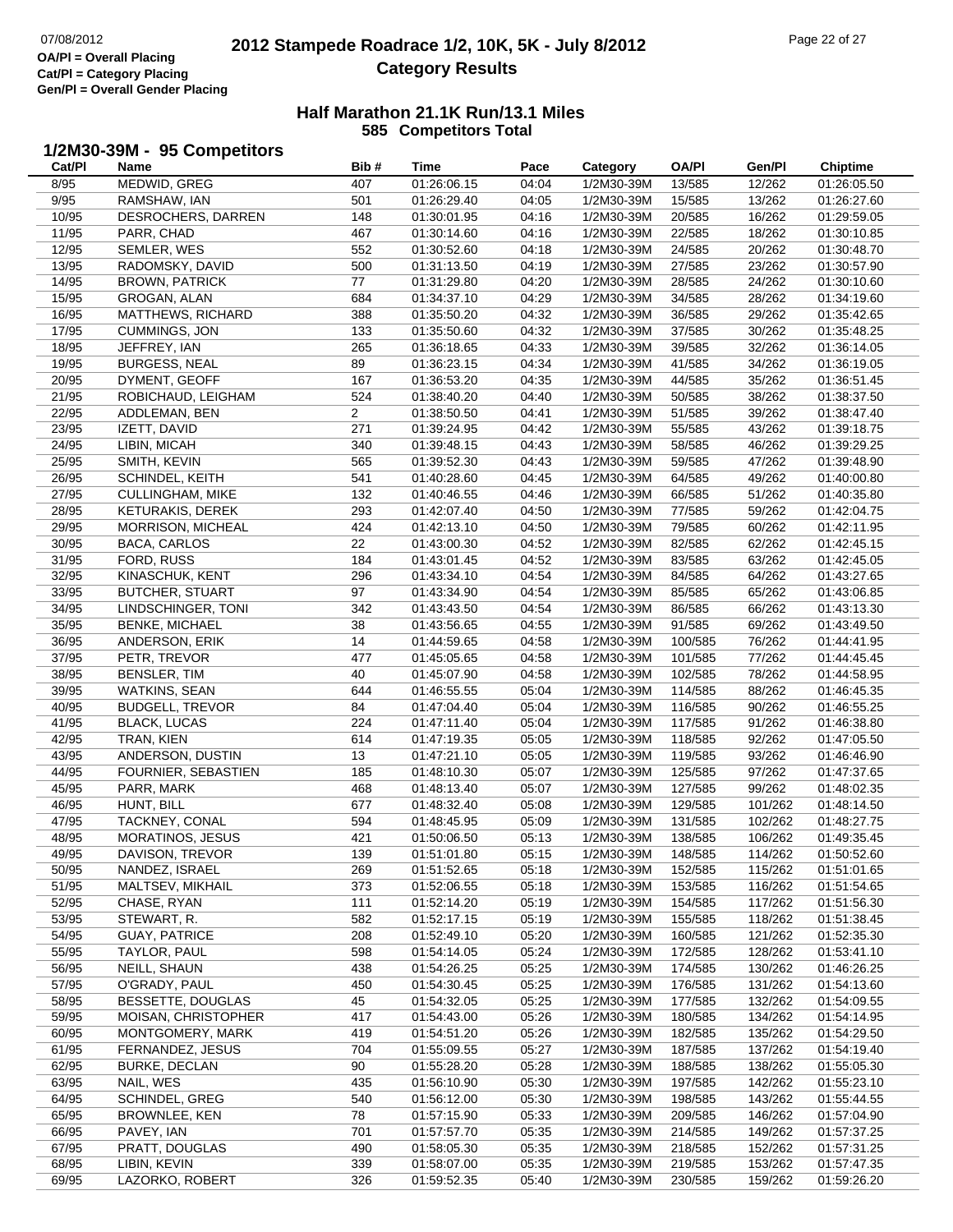**1/2M30-39M - 95 Competitors**

## **2012 Stampede Roadrace 1/2, 10K, 5K - July 8/2012** 07/08/2012 Page 23 of 27 **Category Results**

| Cat/Pl         | Name                             | Bib#      | Time                       | Pace           | Category                 | <b>OA/PI</b>       | Gen/Pl             | Chiptime                   |
|----------------|----------------------------------|-----------|----------------------------|----------------|--------------------------|--------------------|--------------------|----------------------------|
| 70/95          | THOMPSON, MICHAEL                | 603       | 02:01:09.85                | 05:44          | 1/2M30-39M               | 245/585            | 165/262            | 02:00:37.20                |
| 71/95          | <b>EMMERSON, BRIAN</b>           | 172       | 02:01:16.80                | 05:44          | 1/2M30-39M               | 246/585            | 166/262            | 02:00:56.70                |
| 72/95          | SMITH, BAREND                    | 561       | 02:01:32.10                | 05:45          | 1/2M30-39M               | 250/585            | 167/262            | 02:01:09.00                |
| 73/95          | MCLAREN, DUNCAN                  | 403       | 02:01:38.90                | 05:45          | 1/2M30-39M               | 253/585            | 168/262            | 02:00:59.60                |
| 74/95          | UNGER, CHRIS                     | 620       | 02:02:31.90                | 05:48          | 1/2M30-39M               | 266/585            | 172/262            | 02:01:46.95                |
| 75/95          | <b>BATTISTELLA, SIMON</b>        | 32        | 02:02:58.85                | 05:49          | 1/2M30-39M               | 276/585            | 179/262            | 02:01:46.45                |
| 76/95          | RODWAY, CHRIS                    | 526       | 02:04:57.10                | 05:55          | 1/2M30-39M               | 298/585            | 184/262            | 02:04:17.00                |
| 77/95          | HAGERTY, CHAD                    | 217       | 02:06:13.20                | 05:58          | 1/2M30-39M               | 304/585            | 189/262            | 02:05:49.25                |
| 78/95          | <b>BLANCH, MICHAEL</b>           | 53        | 02:08:12.65                | 06:04          | 1/2M30-39M               | 340/585            | 197/262            | 02:08:12.65                |
| 79/95          | RICHARDSON, ANDREW               | 517       | 02:11:38.85                | 06:14          | 1/2M30-39M               | 373/585            | 209/262            | 02:10:50.25                |
| 80/95          | PETERS, ROBERT                   | 476       | 02:13:10.35                | 06:18          | 1/2M30-39M               | 386/585            | 217/262            | 02:12:43.75                |
| 81/95          | KEATLEY, JOSH                    | 288       | 02:13:20.60                | 06:19          | 1/2M30-39M               | 387/585            | 218/262            | 02:12:43.85                |
| 82/95          | <b>SULTANIAN, ERIC</b>           | 590       | 02:14:20.90                | 06:22          | 1/2M30-39M               | 397/585            | 220/262            | 02:13:30.45                |
| 83/95          | SNYDER, LANDON                   | 570       | 02:15:21.35                | 06:24          | 1/2M30-39M               | 409/585            | 224/262            | 02:14:54.90                |
| 84/95          | LAFLEUR, ADAMO                   | 317       | 02:15:52.75                | 06:26          | 1/2M30-39M               | 413/585            | 226/262            | 02:15:02.00                |
| 85/95          |                                  | 173       | 02:16:24.20                | 06:27          | 1/2M30-39M               | 420/585            | 227/262            | 02:15:13.70                |
| 86/95          | ESPEY, CRAIG<br>LEE, DENNIS      | 327       | 02:22:16.50                | 06:44          | 1/2M30-39M               | 466/585            | 233/262            | 02:21:16.35                |
| 87/95          | CANTON, ANTHONY                  | 102       | 02:23:39.40                | 06:48          | 1/2M30-39M               | 475/585            | 236/262            | 02:22:41.80                |
|                |                                  | 374       |                            |                | 1/2M30-39M               |                    |                    |                            |
| 88/95<br>89/95 | MALVAR, GLADY<br>ASHRAFI, ZALMAI | 20        | 02:23:45.30<br>02:24:39.15 | 06:48<br>06:51 | 1/2M30-39M               | 476/585<br>479/585 | 237/262<br>239/262 | 02:23:29.40<br>02:23:52.85 |
|                |                                  | 105       |                            |                |                          |                    |                    |                            |
| 90/95          | CARRIER, BEN                     | 70        | 02:26:06.65                | 06:55          | 1/2M30-39M<br>1/2M30-39M | 489/585            | 241/262            | 02:25:06.85                |
| 91/95          | <b>BROOKS, MATTHEW</b>           |           | 02:35:58.70                | 07:23          |                          | 516/585            | 246/262            | 02:34:58.70                |
| 92/95          | STEVENS, JONATHAN                | 579       | 02:37:05.00                | 07:26          | 1/2M30-39M               | 519/585<br>539/585 | 247/262            | 02:36:41.25<br>02:40:41.85 |
| 93/95          | VARGHESE, JEJU                   | 628<br>91 | 02:43:48.70                | 07:45          | 1/2M30-39M               |                    | 253/262            |                            |
| 94/95          | <b>BURTON, NICHOLAS</b>          |           | 03:03:47.95                | 08:42          | 1/2M30-39M               | 565/585            | 256/262            | 03:03:24.25                |
| 95/95          | HARKNESS, LAWRENCE               | 230       | 03:30:27.15                | 09:58          | 1/2M30-39M               | 581/585            | 262/262            | 03:30:21.30                |
|                | 1/2M40-49F - 85 Competitors      |           |                            |                |                          |                    |                    |                            |
| Cat/Pl         | Name                             | Bib#      | <b>Time</b>                | Pace           | Category                 | <b>OA/PI</b>       | Gen/Pl             | <b>Chiptime</b>            |
| 1/85           | NEUFELD, JILL                    | 441       | 01:40:00.80                | 04:44          | 1/2M40-49F               | 60/585             | 13/323             | 01:39:57.40                |
| 2/85           | CRANE-HANNA, TANIA               | 127       | 01:41:54.35                | 04:49          | 1/2M40-49F               | 75/585             | 18/323             | 01:41:50.25                |
| 3/85           | OLAR, JENIFER                    | 451       | 01:47:24.45                | 05:05          | 1/2M40-49F               | 120/585            | 27/323             | 01:47:18.65                |
| 4/85           | PATERSON, ERYN                   | 471       | 01:51:27.55                | 05:16          | 1/2M40-49F               | 150/585            | 36/323             | 01:51:10.80                |
| 5/85           | FUNG, LYNDA                      | 193       | 01:51:50.20                | 05:18          | 1/2M40-49F               | 151/585            | 37/323             | 01:51:25.65                |
| 6/85           | HALPRIN, DANYAEL                 | 218       | 01:53:06.35                | 05:21          | 1/2M40-49F               | 164/585            | 42/323             | 01:52:46.15                |
| 7/85           | <b>BAYLIS, LESLIE</b>            | 33        | 01:53:30.20                | 05:22          | 1/2M40-49F               | 167/585            | 43/323             | 01:53:01.65                |
| 8/85           | ALLAN, SALLY                     | 8         | 01:54:06.00                | 05:24          | 1/2M40-49F               | 171/585            | 44/323             | 01:53:47.75                |
| 9/85           | MACDONALD, ALIX                  | 362       | 01:54:50.15                | 05:26          | 1/2M40-49F               | 181/585            | 47/323             | 01:54:26.35                |
| 10/85          | MCKERNON, LESLIE                 | 402       | 01:54:58.60                | 05:26          | 1/2M40-49F               | 184/585            | 49/323             | 01:54:35.60                |
| 11/85          | <b>BUTLER, CLAIRE</b>            | 98        | 01:56:43.00                | 05:31          | 1/2M40-49F               | 200/585            | 57/323             | 01:56:35.50                |
| 12/85          | MURPHY, KELLY                    | 434       | 01:56:43.15                | 05:31          | 1/2M40-49F               | 201/585            | 58/323             | 01:56:35.25                |
| 13/85          | <b>WICHERS, STACEY</b>           | 652       | 01:56:44.90                | 05:31          | 1/2M40-49F               | 202/585            | 59/323             | 01:56:14.45                |
| 14/85          | REIMER, SUSAN                    | 509       | 01:57:02.40                | 05:32          | 1/2M40-49F               | 204/585            | 61/323             | 01:56:35.25                |
| 15/85          | <b>REIMER, DORIS</b>             | 507       | 01:58:37.45                | 05:37          | 1/2M40-49F               | 221/585            | 68/323             | 01:58:17.70                |
| 16/85          | FRERE SCHMIDT, RINKY             | 187       | 01:58:55.00                | 05:38          | 1/2M40-49F               | 224/585            | 70/323             | 01:58:41.60                |
| 17/85          | SANDRELLI, KAREN                 | 537       | 01:59:39.00                | 05:40          | 1/2M40-49F               | 229/585            | 71/323             | 01:59:08.00                |
| 18/85          | CHATTEN, KARI                    | 112       | 02:00:00.60                | 05:41          | 1/2M40-49F               | 236/585            | 75/323             | 01:59:26.80                |
| 19/85          | DIN, J.B.S.M.N.F                 | 21        | 02:00:24.10                | 05:42          | 1/2M40-49F               | 238/585            | 77/323             | 01:59:51.95                |
| 20/85          | PRENTICE, HESTA                  | 491       | 02:00:55.65                | 05:43          | 1/2M40-49F               | 242/585            | 79/323             | 02:00:19.15                |
| 21/85          | VO-TIGLEY, EMILIE                | 633       | 02:01:46.70                | 05:46          | 1/2M40-49F               | 257/585            | 88/323             | 02:01:26.35                |
| 22/85          | KUJAWA, LUCIA                    | 312       | 02:02:18.05                | 05:47          | 1/2M40-49F               | 264/585            | 93/323             | 02:01:52.65                |
| 23/85          | YARDLEY, KIM                     | 665       | 02:02:38.70                | 05:48          | 1/2M40-49F               | 267/585            | 95/323             | 02:02:01.90                |
| 24/85          | <b>WHITFORD, BELINDA</b>         | 651       | 02:03:06.80                | 05:50          | 1/2M40-49F               | 279/585            | 99/323             | 02:02:01.05                |
| 25/85          | VERBONAC, MARIA                  | 631       | 02:03:29.10                | 05:51          | 1/2M40-49F               | 282/585            | 102/323            | 02:02:55.30                |
| 26/85          | DENCSAK, LORI                    | 146       | 02:03:39.05                | 05:51          | 1/2M40-49F               | 283/585            | 103/323            | 02:03:05.35                |
| 27/85          | <b>CROCKER, RACHEL</b>           | 131       | 02:03:49.80                | 05:52          | 1/2M40-49F               | 287/585            | 107/323            | 02:03:20.40                |
| 28/85          | MARTIN DUNN, LETICIA             | 335       | 02:04:00.65                | 05:52          | 1/2M40-49F               | 289/585            | 108/323            | 02:03:35.15                |
| 29/85          | PHILLIPS, SHARON                 | 480       | 02:04:43.40                | 05:54          | 1/2M40-49F               | 294/585            | 113/323            | 02:04:07.50                |
| 30/85          | DOUCET, JOHANNE                  | 159       | 02:06:13.40                | 05:58          | 1/2M40-49F               | 305/585            | 116/323            | 02:05:44.30                |
| 31/85          | WARNE, SARAH                     | 641       | 02:06:36.95                | 06:00          | 1/2M40-49F               | 310/585            | 120/323            | 02:06:12.00                |
| 32/85          | FREUND, STEPHANIE                | 188       | 02:06:37.25                | 06:00          | 1/2M40-49F               | 311/585            | 121/323            | 02:06:05.40                |
| 33/85          | KWON, YOUNG-MI                   | 315       | 02:07:08.75                | 06:01          | 1/2M40-49F               | 322/585            | 128/323            | 02:06:29.05                |
| 34/85          | <b>GUILD, CAROL</b>              | 209       | 02:07:30.15                | 06:02          | 1/2M40-49F               | 326/585            | 132/323            | 02:06:49.85                |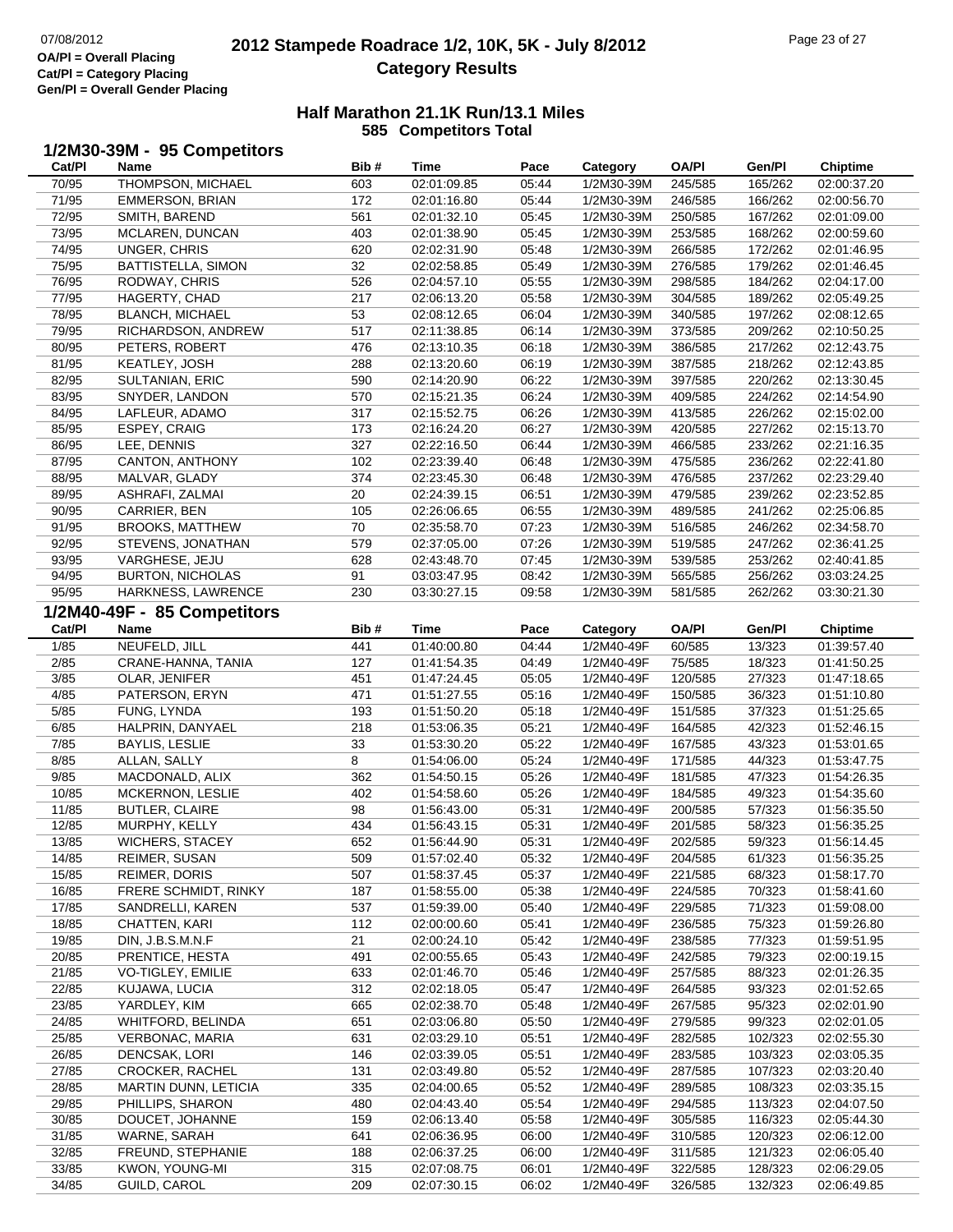9/67

### **2012 Stampede Roadrace 1/2, 10K, 5K - July 8/2012** 07/08/2012 Page 24 of 27 **Category Results**

#### **Half Marathon 21.1K Run/13.1 Miles585 Competitors Total**

#### **1/2M40-49F - 85 Competitors**

| Cat/PI | Name                        | Bib# | <b>Time</b> | Pace  | Category   | <b>OA/PI</b> | Gen/Pl  | Chiptime        |
|--------|-----------------------------|------|-------------|-------|------------|--------------|---------|-----------------|
| 35/85  | REES, MIMI                  | 503  | 02:07:34.10 | 06:02 | 1/2M40-49F | 327/585      | 133/323 | 02:07:02.70     |
| 36/85  | LYLE, DIANNE                | 360  | 02:07:41.00 | 06:03 | 1/2M40-49F | 329/585      | 135/323 | 02:06:48.85     |
| 37/85  | <b>BAKER, THERESA</b>       | 24   | 02:08:25.80 | 06:05 | 1/2M40-49F | 343/585      | 146/323 | 02:07:47.80     |
| 38/85  | CARLISLE, LAURA             | 103  | 02:09:18.85 | 06:07 | 1/2M40-49F | 350/585      | 151/323 | 02:08:40.70     |
| 39/85  | YUEN, FRANCES               | 669  | 02:09:50.55 | 06:09 | 1/2M40-49F | 355/585      | 152/323 | 02:09:07.15     |
| 40/85  | MACPHERSON, HEATHER         | 371  | 02:09:56.15 | 06:09 | 1/2M40-49F | 356/585      | 153/323 | 02:09:20.55     |
| 41/85  | DONAIS, TANYA               | 157  | 02:10:22.60 | 06:10 | 1/2M40-49F | 360/585      | 157/323 | 02:09:31.85     |
| 42/85  | WILLMS, DEBBIE              | 655  | 02:12:07.05 | 06:15 | 1/2M40-49F | 379/585      | 167/323 | 02:11:14.40     |
| 43/85  | <b>CRISOSTOMO, CHERRIE</b>  | 129  | 02:13:27.85 | 06:19 | 1/2M40-49F | 388/585      | 170/323 | 02:13:21.35     |
| 44/85  | MARSHALL, SHIRLEY           | 381  | 02:13:42.85 | 06:20 | 1/2M40-49F | 392/585      | 174/323 | 02:13:25.85     |
| 45/85  | WHITE, TABETHA              | 650  | 02:14:00.70 | 06:21 | 1/2M40-49F | 395/585      | 176/323 | 02:13:32.80     |
| 46/85  | LAUSEN, BRENDA              | 323  | 02:14:24.20 | 06:22 | 1/2M40-49F | 399/585      | 179/323 | 02:13:22.75     |
| 47/85  | WARREN, VESTA               | 642  | 02:14:26.20 | 06:22 | 1/2M40-49F | 400/585      | 180/323 | 02:13:44.10     |
| 48/85  | SCHNEIDER, CHRISTINE        | 544  | 02:14:59.90 | 06:23 | 1/2M40-49F | 406/585      | 183/323 | 02:14:22.90     |
| 49/85  | BURWASH, GLORINDA           | 92   | 02:15:50.75 | 06:26 | 1/2M40-49F | 411/585      | 187/323 | 02:14:42.55     |
| 50/85  | SIQUEIRA, ANDREA            | 557  | 02:17:17.15 | 06:30 | 1/2M40-49F | 428/585      | 200/323 | 02:16:21.00     |
| 51/85  | <b>BUGEJA, LINDY</b>        | 85   | 02:17:25.40 | 06:30 | 1/2M40-49F | 429/585      | 201/323 | 02:16:36.60     |
| 52/85  | <b>INGRAM, LISA</b>         | 268  | 02:17:35.70 | 06:31 | 1/2M40-49F | 431/585      | 203/323 | 02:16:46.05     |
| 53/85  | ZIA, KATE                   | 672  | 02:17:43.90 | 06:31 | 1/2M40-49F | 432/585      | 204/323 | 02:16:54.50     |
| 54/85  | CHAMP, ANGELA               | 107  | 02:18:02.50 | 06:32 | 1/2M40-49F | 435/585      | 207/323 | 02:17:09.30     |
| 55/85  | REMESAT, RAMONA             | 511  | 02:18:38.30 | 06:34 | 1/2M40-49F | 442/585      | 212/323 | 02:17:47.30     |
| 56/85  | PORTER, KUNIKO              | 486  | 02:19:21.05 | 06:36 | 1/2M40-49F | 444/585      | 214/323 | 02:18:22.25     |
| 57/85  | LOWRY, KAREN                | 350  | 02:19:32.10 | 06:36 | 1/2M40-49F | 449/585      | 218/323 | 02:18:36.15     |
| 58/85  | <b>BOGUE, ROBYN</b>         | 57   | 02:20:02.45 | 06:38 | 1/2M40-49F | 454/585      | 222/323 | 02:19:10.25     |
| 59/85  | WASYLCIW, CLARA             | 643  | 02:20:32.30 | 06:39 | 1/2M40-49F | 458/585      | 226/323 | 02:19:30.85     |
| 60/85  | PODRUZNY, TRACY             | 484  | 02:20:37.95 | 06:39 | 1/2M40-49F | 459/585      | 227/323 | 02:19:48.45     |
| 61/85  | LEWIS, ALISON               | 336  | 02:22:14.05 | 06:44 | 1/2M40-49F | 465/585      | 233/323 | 02:21:02.30     |
| 62/85  | HARKER, HEATHER             | 229  | 02:22:25.00 | 06:44 | 1/2M40-49F | 467/585      | 234/323 | 02:21:34.60     |
| 63/85  | LENZ, EMMA                  | 334  | 02:22:25.25 | 06:44 | 1/2M40-49F | 468/585      | 235/323 | 02:22:24.25     |
| 64/85  | KILDARE, CAROLYN            | 295  | 02:23:15.50 | 06:47 | 1/2M40-49F | 471/585      | 238/323 | 02:22:26.70     |
| 65/85  | DAY, TAMARA                 | 140  | 02:24:39.15 | 06:51 | 1/2M40-49F | 480/585      | 241/323 | 02:23:53.90     |
| 66/85  | RIENDEAU, MARNEY            | 518  | 02:25:11.45 | 06:52 | 1/2M40-49F | 483/585      | 243/323 | 02:25:10.85     |
| 67/85  | PANKOSKI, CHRISTI           | 464  | 02:25:29.30 | 06:53 | 1/2M40-49F | 485/585      | 245/323 | 02:24:26.85     |
| 68/85  | LAING, DEBBIE               | 318  | 02:26:41.10 | 06:57 | 1/2M40-49F | 490/585      | 249/323 | 02:25:49.85     |
| 69/85  | MCCLURE, MARGARET           | 392  | 02:27:32.65 | 06:59 | 1/2M40-49F | 495/585      | 253/323 | 02:27:21.30     |
| 70/85  | NOSKY, JOANNE               | 449  | 02:27:32.80 | 06:59 | 1/2M40-49F | 496/585      | 254/323 | 02:27:21.65     |
| 71/85  | MARIA, ALLISON              | 377  | 02:29:20.45 | 07:04 | 1/2M40-49F | 502/585      | 260/323 | 02:28:12.05     |
| 72/85  | THOMAS, SHANNON             | 602  | 02:32:58.75 | 07:15 | 1/2M40-49F | 512/585      | 268/323 | 02:31:49.75     |
| 73/85  | <b>BLOCK, TANIA</b>         | 55   | 02:40:20.25 | 07:35 | 1/2M40-49F | 529/585      | 279/323 | 02:39:19.15     |
| 74/85  | TRYBUCH, BRENDA             | 617  | 02:40:33.20 | 07:36 | 1/2M40-49F | 530/585      | 280/323 | 02:39:23.05     |
| 75/85  | DOETZEL, HEATHER            | 156  | 02:41:12.65 | 07:38 | 1/2M40-49F | 531/585      | 281/323 | 02:40:35.05     |
| 76/85  | MURASAN, ELENA              | 431  | 02:46:03.35 | 07:52 | 1/2M40-49F | 544/585      | 291/323 | 02:45:01.60     |
| 77/85  | HAUGEN, TERRI               | 234  | 02:46:03.80 | 07:52 | 1/2M40-49F | 545/585      | 292/323 | 02:45:02.10     |
| 78/85  | PIATKIEWICZ, EWA            | 481  | 02:47:55.80 | 07:57 | 1/2M40-49F | 548/585      | 295/323 | 02:46:50.55     |
| 79/85  | FAYYAZ, SARAH               | 176  | 02:51:55.60 | 08:08 | 1/2M40-49F | 553/585      | 300/323 | 02:51:10.40     |
| 80/85  | LARSON, BRENDA              | 320  | 02:56:53.25 | 08:22 | 1/2M40-49F | 557/585      | 303/323 | 02:55:48.45     |
| 81/85  | GILJE, MARY                 | 199  | 02:58:30.95 | 08:27 | 1/2M40-49F | 560/585      | 306/323 | 02:58:29.55     |
| 82/85  | MATTHEWS, JENNIFER          | 386  | 03:02:58.45 | 08:40 | 1/2M40-49F | 563/585      | 309/323 | 03:01:54.05     |
| 83/85  | MUNSIE, KRISTA              | 429  | 03:30:26.80 | 09:58 | 1/2M40-49F | 580/585      | 319/323 | 03:30:22.90     |
| 84/85  | LOUPELLE, PAMELA            | 348  | 03:36:26.00 | 10:15 | 1/2M40-49F | 583/585      | 321/323 | 03:36:01.10     |
| 85/85  | <b>BUSIC, DEBRA</b>         | 95   | 03:36:26.35 | 10:15 | 1/2M40-49F | 584/585      | 322/323 | 03:36:00.95     |
|        | 1/2M40-49M - 67 Competitors |      |             |       |            |              |         |                 |
| Cat/PI | Name                        | Bib# | Time        | Pace  | Category   | <b>OA/PI</b> | Gen/Pl  | <b>Chiptime</b> |
| 1/67   | VANDEN DOOL, GLENN          | 626  | 01:29:59.45 | 04:15 | 1/2M40-49M | 19/585       | 15/262  | 01:29:52.05     |
| 2/67   | DODDS, RICH                 | 155  | 01:30:51.45 | 04:18 | 1/2M40-49M | 23/585       | 19/262  | 01:30:49.50     |
| 3/67   | CIEPLAK, ZIBI               | 676  | 01:31:03.55 | 04:18 | 1/2M40-49M | 25/585       | 21/262  | 01:30:59.95     |
| 4/67   | YOUNG, WAYNE                | 668  | 01:35:51.55 | 04:32 | 1/2M40-49M | 38/585       | 31/262  | 01:35:43.20     |
| 5/67   | MATTHEWS, JONATHAN          | 387  | 01:37:56.90 | 04:38 | 1/2M40-49M | 49/585       | 37/262  | 01:37:47.10     |
| 6/67   | <b>KRSINAR, DON</b>         | 311  | 01:39:21.05 | 04:42 | 1/2M40-49M | 54/585       | 42/262  | 01:39:17.75     |
| 7/67   | LEWIS, STEPHEN              | 338  | 01:39:29.00 | 04:42 | 1/2M40-49M | 56/585       | 44/262  | 01:39:22.60     |
| 8/67   | LEWIS, ROBERT               | 337  | 01:40:45.60 | 04:46 | 1/2M40-49M | 65/585       | 50/262  | 01:40:39.10     |

HAGEL, BRUCE 695 01:41:12.25 04:47 1/2M40-49M 70/585 54/262 01:41:04.35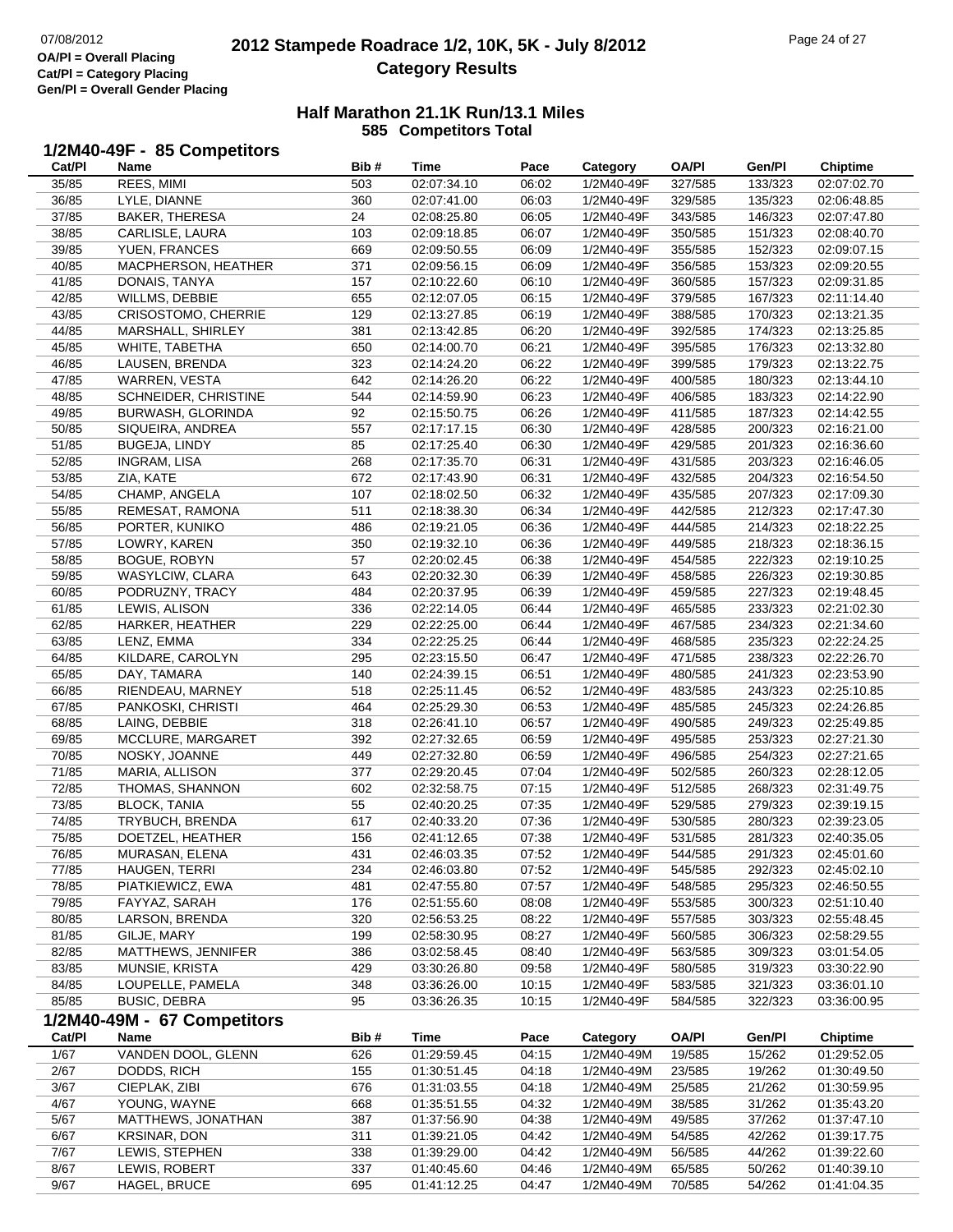## **2012 Stampede Roadrace 1/2, 10K, 5K - July 8/2012** 07/08/2012 Page 25 of 27 **Category Results**

|                | 1/2M40-49M - 67 Competitors                  |            |                            |                |                          |                    |                    |                            |
|----------------|----------------------------------------------|------------|----------------------------|----------------|--------------------------|--------------------|--------------------|----------------------------|
| Cat/PI         | <b>Name</b>                                  | Bib#       | <b>Time</b>                | Pace           | Category                 | <b>OA/PI</b>       | Gen/Pl             | <b>Chiptime</b>            |
| 10/67          | LOWE, JEFF                                   | 349        | 01:41:19.80                | 04:48          | 1/2M40-49M               | 71/585             | 55/262             | 01:41:12.50                |
| 11/67          | HARDY, MARTIN                                | 228        | 01:41:49.50                | 04:49          | 1/2M40-49M               | 73/585             | 56/262             | 01:41:40.20                |
| 12/67          | SMITH, COLIN                                 | 563        | 01:41:58.90                | 04:50          | 1/2M40-49M               | 76/585             | 58/262             | 01:41:47.20                |
| 13/67          | BOURQUE, RENE                                | 62         | 01:42:53.25                | 04:52          | 1/2M40-49M               | 81/585             | 61/262             | 01:42:47.05                |
| 14/67          | ALLENDORF, ROB                               | 10         | 01:43:52.05                | 04:55          | 1/2M40-49M               | 89/585             | 68/262             | 01:43:43.65                |
| 15/67          | FOLK, KEVIN                                  | 699        | 01:44:43.55                | 04:57          | 1/2M40-49M               | 96/585             | 73/262             | 01:44:34.95                |
| 16/67          | <b>VULIC, MARKO</b>                          | 635        | 01:44:47.10                | 04:57          | 1/2M40-49M               | 99/585             | 75/262             | 01:44:39.65                |
| 17/67          | HEDDERICK, GLENN                             | 690        | 01:45:22.70                | 04:59          | 1/2M40-49M               | 104/585            | 80/262             | 01:45:02.25                |
| 18/67          | MORLEY, DAN                                  | 137        | 01:46:01.60                | 05:01          | 1/2M40-49M               | 109/585            | 85/262             | 01:45:46.00                |
| 19/67          | MOORE, NICK                                  | 420        | 01:47:35.95                | 05:05          | 1/2M40-49M               | 121/585            | 94/262             | 01:47:25.15                |
| 20/67          | GOODFELLOW, DAVID                            | 201        | 01:48:10.40                | 05:07          | 1/2M40-49M               | 126/585            | 98/262             | 01:47:51.65                |
| 21/67          | POTTINGER, DUNCAN                            | 488        | 01:49:40.55                | 05:11          | 1/2M40-49M               | 135/585            | 104/262            | 01:49:16.05                |
| 22/67          | MCINNIS, GERARD                              | 400        | 01:50:26.55                | 05:14          | 1/2M40-49M               | 141/585            | 108/262            | 01:50:06.40                |
| 23/67<br>24/67 | CHOWDHURY, TAREQ<br>CAMPBELL, MICHAEL        | 113<br>101 | 01:50:46.40<br>01:50:48.10 | 05:14<br>05:15 | 1/2M40-49M<br>1/2M40-49M | 144/585<br>145/585 | 110/262<br>111/262 | 01:50:37.55<br>01:50:11.40 |
| 25/67          | MCWILLIAMS, KEN                              | 705        | 01:50:50.10                | 05:15          | 1/2M40-49M               | 147/585            | 113/262            | 01:50:29.70                |
| 26/67          | TREMAINE, DEAN                               | 615        | 01:52:31.85                | 05:19          | 1/2M40-49M               | 157/585            | 119/262            | 01:52:13.60                |
| 27/67          | REYES, CARLOS                                | 515        | 01:52:42.45                | 05:20          | 1/2M40-49M               | 158/585            | 120/262            | 01:52:11.45                |
| 28/67          | <b>ARTUS, RICK</b>                           | 19         | 01:53:08.70                | 05:21          | 1/2M40-49M               | 166/585            | 124/262            | 01:52:39.05                |
| 29/67          | CRANSTONE, DAVID                             | 128        | 01:53:45.80                | 05:23          | 1/2M40-49M               | 168/585            | 125/262            | 01:53:33.45                |
| 30/67          | WESA, KEVIN                                  | 647        | 01:53:57.35                | 05:24          | 1/2M40-49M               | 170/585            | 127/262            | 01:53:40.35                |
| 31/67          | MCGUIRE, PADDY                               | 398        | 01:54:38.60                | 05:26          | 1/2M40-49M               | 179/585            | 133/262            | 01:54:14.15                |
| 32/67          | GACE, BRADLEY                                | 709        | 01:55:32.75                | 05:28          | 1/2M40-49M               | 191/585            | 141/262            | 01:55:05.85                |
| 33/67          | REID, DAVE                                   | 506        | 01:57:10.80                | 05:33          | 1/2M40-49M               | 207/585            | 145/262            | 01:55:55.80                |
| 34/67          | <b>BEAUDOIN, BENITO</b>                      | 35         | 01:57:30.70                | 05:34          | 1/2M40-49M               | 211/585            | 147/262            | 01:57:09.45                |
| 35/67          | MELDRUM, DAN                                 | 408        | 01:58:51.70                | 05:38          | 1/2M40-49M               | 223/585            | 154/262            | 01:58:29.95                |
| 36/67          | LUYANDO, GERARDO                             | 356        | 01:59:22.85                | 05:39          | 1/2M40-49M               | 227/585            | 157/262            | 01:58:52.55                |
| 37/67          | TIGLEY, ALLAN                                | 608        | 01:59:59.35                | 05:41          | 1/2M40-49M               | 235/585            | 161/262            | 01:59:39.55                |
| 38/67          | PICKERING, CURT                              | 482        | 02:00:44.80                | 05:43          | 1/2M40-49M               | 240/585            | 163/262            | 02:00:09.95                |
| 39/67          | KUJAWA, THOMAS                               | 313        | 02:02:04.40                | 05:47          | 1/2M40-49M               | 261/585            | 170/262            | 02:01:38.50                |
| 40/67          | HOOKER, JOHN                                 | 255        | 02:02:44.55                | 05:49          | 1/2M40-49M               | 269/585            | 174/262            | 02:01:59.35                |
| 41/67          | MACPHEE, DAN                                 | 370        | 02:02:46.00                | 05:49          | 1/2M40-49M               | 271/585            | 175/262            | 02:02:08.50                |
| 42/67          | LEE, MARK                                    | 329        | 02:03:57.45                | 05:52          | 1/2M40-49M               | 288/585            | 181/262            | 02:03:18.25                |
| 43/67          | YUEN, WALTER                                 | 670        | 02:05:21.00                | 05:56          | 1/2M40-49M               | 300/585            | 186/262            | 02:04:54.10                |
| 44/67          | FARRIS, MARK                                 | 175        | 02:06:40.50                | 06:00          | 1/2M40-49M               | 313/585            | 191/262            | 02:06:06.80                |
| 45/67          | PRYSTUPA, MICHAEL                            | 493        | 02:06:43.40                | 06:00          | 1/2M40-49M               | 315/585            | 192/262            | 02:06:20.85                |
| 46/67          | WILD, JAMES                                  | 653        | 02:06:50.30                | 06:00          | 1/2M40-49M               | 317/585            | 193/262            | 02:05:37.70                |
| 47/67          | HAESSEL, DALE                                | 216        | 02:07:54.15                | 06:03          | 1/2M40-49M               | 330/585            | 195/262            | 02:07:54.15                |
| 48/67<br>49/67 | <b>GWILLIAM, STEVE</b><br><b>WELLS, MARK</b> | 214<br>646 | 02:08:29.55<br>02:08:31.70 | 06:05<br>06:05 | 1/2M40-49M<br>1/2M40-49M | 345/585<br>346/585 | 198/262<br>199/262 | 02:07:46.05<br>02:08:12.45 |
| 50/67          | <b>WILLMS, TRAVIS</b>                        | 656        | 02:09:25.90                | 06:08          | 1/2M40-49M               | 352/585            | 201/262            | 02:08:33.00                |
| 51/67          | KOCH, DWAYNE                                 | 302        | 02:11:35.60                | 06:14          | 1/2M40-49M               | 372/585            | 208/262            | 02:11:06.80                |
| 52/67          | ZANIECKI, TOM                                | 671        | 02:12:16.15                | 06:16          | 1/2M40-49M               | 384/585            | 216/262            | 02:11:34.85                |
| 53/67          | PAARSMARKT, DAN                              | 462        | 02:14:45.80                | 06:23          | 1/2M40-49M               | 403/585            | 222/262            | 02:13:48.15                |
| 54/67          | <b>BURWASH, TROY</b>                         | 93         | 02:15:50.90                | 06:26          | 1/2M40-49M               | 412/585            | 225/262            | 02:14:43.40                |
| 55/67          | RIMNEY, KEN                                  | 519        | 02:18:15.30                | 06:33          | 1/2M40-49M               | 438/585            | 229/262            | 02:17:36.30                |
| 56/67          | ALLAN, SCOTT                                 | 9          | 02:18:32.30                | 06:33          | 1/2M40-49M               | 441/585            | 230/262            | 02:17:38.80                |
| 57/67          | TAYLOR, DAVE                                 | 597        | 02:19:23.10                | 06:36          | 1/2M40-49M               | 446/585            | 231/262            | 02:18:25.10                |
| 58/67          | NIELSEN, KEH                                 | 289        | 02:19:53.45                | 06:37          | 1/2M40-49M               | 450/585            | 232/262            | 02:18:52.35                |
| 59/67          | PACHECO, FABIO                               | 692        | 02:23:28.75                | 06:48          | 1/2M40-49M               | 473/585            | 234/262            | 02:22:32.45                |
| 60/67          | OWEN, DAVE                                   | 461        | 02:24:35.30                | 06:51          | 1/2M40-49M               | 478/585            | 238/262            | 02:23:44.05                |
| 61/67          | NASON, GREG                                  | 685        | 02:31:29.95                | 07:10          | 1/2M40-49M               | 508/585            | 244/262            | 02:30:20.25                |
| 62/67          | SMALES, DEAN                                 | 558        | 02:34:19.55                | 07:18          | 1/2M40-49M               | 513/585            | 245/262            | 02:33:27.15                |
| 63/67          | ORR, ROB                                     | 459        | 02:41:26.25                | 07:39          | 1/2M40-49M               | 532/585            | 251/262            | 02:40:23.95                |
| 64/67          | <b>STASIUK, COREY</b>                        | 575        | 02:41:32.50                | 07:39          | 1/2M40-49M               | 533/585            | 252/262            | 02:40:21.80                |
| 65/67          | PYNN, BRIAN                                  | 497        | 02:54:09.00                | 08:15          | 1/2M40-49M               | 555/585            | 254/262            | 02:54:03.60                |
| 66/67          | MATSUO, CAMERON                              | 385        | 03:12:28.55                | 09:07          | 1/2M40-49M               | 573/585            | 259/262            | 03:12:21.60                |
| 67/67          | STEMEN, ROBERT                               | 578        | 03:12:39.50                | 09:07          | 1/2M40-49M               | 574/585            | 260/262            | 03:12:34.60                |
|                | 1/2M50-59F - 34 Competitors                  |            |                            |                |                          |                    |                    |                            |
| Cat/PI         | Name                                         | Bib#       | <b>Time</b>                | Pace           | Category                 | <b>OA/PI</b>       | Gen/Pl             | <b>Chiptime</b>            |
| 1/34           | BENZ, CATHY                                  | 43         | 01:53:03.40                | 05:21          | 1/2M50-59F               | 163/585            | 41/323             | 01:52:53.60                |
| 2/34           | <b>HAMILTON, AURORA</b>                      | 220        | 01:55:09.40                | 05:27          | 1/2M50-59F               | 186/585            | 50/323             | 01:54:54.30                |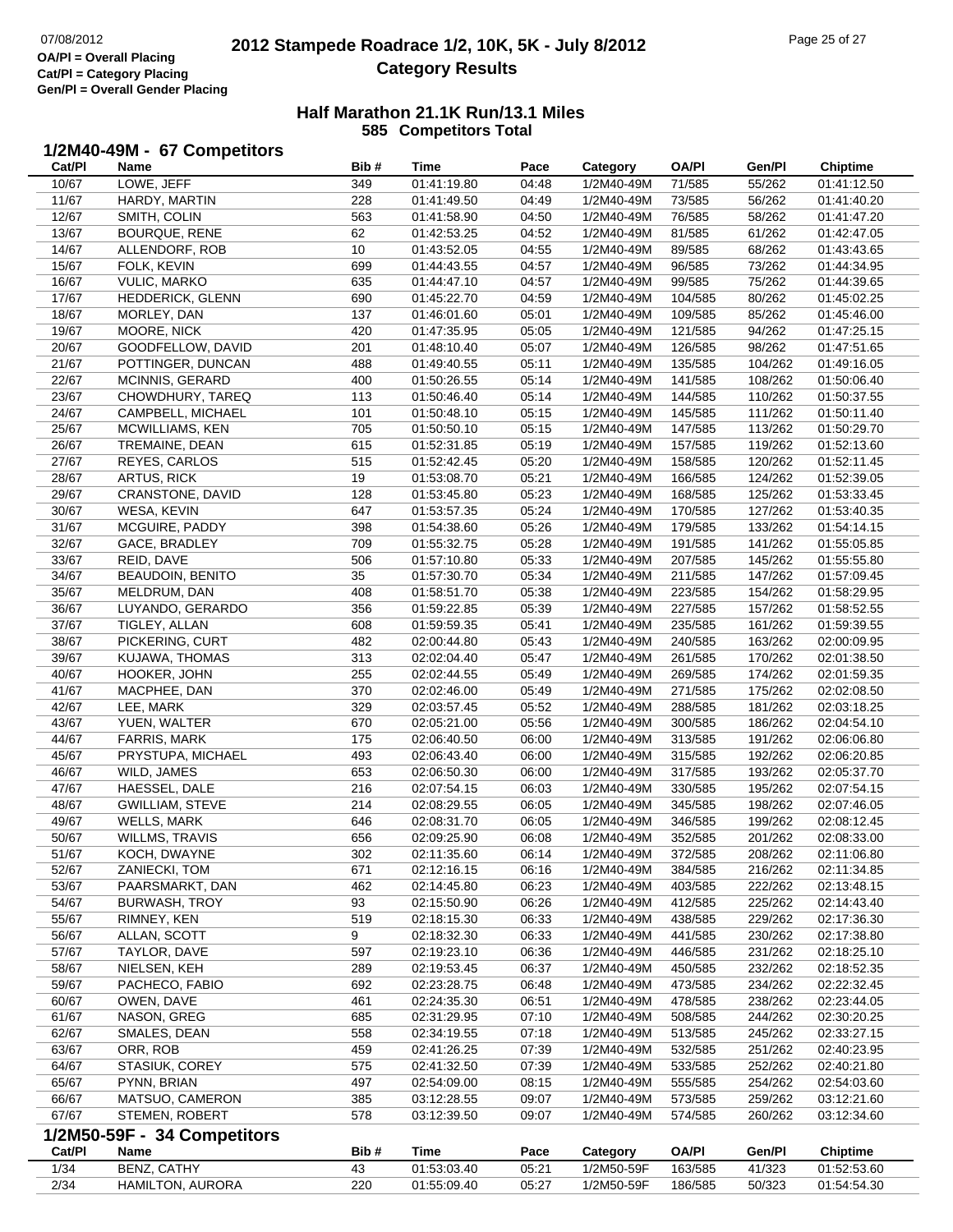## **2012 Stampede Roadrace 1/2, 10K, 5K - July 8/2012** 07/08/2012 Page 26 of 27 **Category Results**

#### **Half Marathon 21.1K Run/13.1 Miles585 Competitors Total**

# **1/2M50-59F - 34 Competitors Cat/Pl**

| Cat/PI         | Name                                    | Bib#      | Time                       | Pace           | Category                 | <b>OA/PI</b>       | Gen/Pl             | <b>Chiptime</b>            |
|----------------|-----------------------------------------|-----------|----------------------------|----------------|--------------------------|--------------------|--------------------|----------------------------|
| 3/34           | SCOTT, SANDRA                           | 547       | 01:59:58.65                | 05:41          | 1/2M50-59F               | 234/585            | 74/323             | 01:59:25.40                |
| 4/34           | HAMILTON, KELLE                         | 221       | 02:01:21.75                | 05:45          | 1/2M50-59F               | 247/585            | 81/323             | 02:00:46.60                |
| 5/34           | NELSON, AMY                             | 439       | 02:01:54.70                | 05:46          | 1/2M50-59F               | 259/585            | 90/323             | 02:01:19.20                |
| 6/34           | WAITE, ERIN                             | 636       | 02:04:25.70                | 05:53          | 1/2M50-59F               | 293/585            | 112/323            | 02:03:55.80                |
| 7/34           | HANTZSCH, PATRICIA                      | 226       | 02:06:19.10                | 05:59          | 1/2M50-59F               | 306/585            | 117/323            | 02:05:40.45                |
| 8/34           | BOHNET, BRENDA                          | 58        | 02:06:22.30                | 05:59          | 1/2M50-59F               | 307/585            | 118/323            | 02:06:07.80                |
| 9/34           | <b>BUTLER GRETTON, MARY</b>             | 99        | 02:06:37.75                | 06:00          | 1/2M50-59F               | 312/585            | 122/323            | 02:06:02.10                |
| 10/34          | MACNAUGHTON, CATHY                      | 368       | 02:07:28.55                | 06:02          | 1/2M50-59F               | 325/585            | 131/323            | 02:06:55.00                |
| 11/34          | <b>BROWN, KIM</b>                       | 75        | 02:09:01.30                | 06:06          | 1/2M50-59F               | 348/585            | 149/323            | 02:08:23.00                |
| 12/34          | MACDONALD, LEISA                        | 364       | 02:15:59.35                | 06:26          | 1/2M50-59F               | 414/585            | 188/323            | 02:15:17.75                |
| 13/34          | BOYNTON, NUI                            | 65        | 02:16:29.35                | 06:28          | 1/2M50-59F               | 421/585            | 194/323            | 02:15:47.00                |
| 14/34          | HANNA, PAULETTE                         | 223       | 02:19:22.70                | 06:36          | 1/2M50-59F               | 445/585            | 215/323            | 02:19:09.30                |
| 15/34          | SERUP, SHEILA                           | 700       | 02:20:01.10                | 06:38          | 1/2M50-59F               | 453/585            | 221/323            | 02:19:15.40                |
| 16/34          | VAIL, CECILIA                           | 621       | 02:22:54.30                | 06:46          | 1/2M50-59F               | 470/585            | 237/323            | 02:21:44.80                |
| 17/34          | KOVIC, BRENDA                           | 683       | 02:29:03.35                | 07:03          | 1/2M50-59F               | 500/585            | 258/323            | 02:27:58.75                |
| 18/34          | HEWITT, KAREN                           | 245       | 02:39:58.45                | 07:34          | 1/2M50-59F               | 526/585            | 276/323            | 02:38:52.15                |
| 19/34          | KNICKLE, NANCY                          | 300       | 02:42:00.00                | 07:40          | 1/2M50-59F               | 534/585            | 282/323            | 02:40:56.05                |
| 20/34          | HUTCHINSON, JANET                       | 262       | 02:42:51.55                | 07:43          | 1/2M50-59F               | 536/585            | 284/323            | 02:41:43.60                |
| 21/34          | TOREN, BELLANNE                         | 613       | 02:43:10.90                | 07:43          | 1/2M50-59F               | 537/585            | 285/323            | 02:43:10.70                |
| 22/34          | SMITH, LINDA                            | 566       | 02:44:39.45                | 07:48          | 1/2M50-59F               | 543/585            | 290/323            | 02:43:32.90                |
| 23/34          | WRAY, DONNA                             | 662       | 02:46:04.60                | 07:52          | 1/2M50-59F               | 546/585            | 293/323            | 02:45:02.15                |
| 24/34          | ROBBLEE, PAULINE                        | 523       | 02:47:55.55                | 07:57          | 1/2M50-59F               | 547/585            | 294/323            | 02:46:49.25                |
| 25/34          | FREY, LYNDA                             | 190       | 02:50:04.50                | 08:03          | 1/2M50-59F               | 550/585            | 297/323            | 02:49:28.30                |
| 26/34          |                                         | 292       | 02:50:49.65                | 08:05          | 1/2M50-59F               | 551/585            | 298/323            | 02:50:47.90                |
| 27/34          | KEILLOR, PATTI<br><b>WILLIAMS, RUTH</b> | 654       | 02:51:21.75                | 08:07          | 1/2M50-59F               | 552/585            | 299/323            | 02:51:21.60                |
| 28/34          | <b>BENSON, BONNIE</b>                   | 41        | 03:05:53.30                | 08:48          | 1/2M50-59F               | 567/585            | 310/323            | 03:04:50.30                |
| 29/34          | FOCKLER, MERIDEE                        | 183       | 03:06:53.65                | 08:51          | 1/2M50-59F               | 570/585            | 312/323            | 03:06:51.55                |
| 30/34          | <b>FISHER, CHRISTINE</b>                | 182       | 03:06:53.75                | 08:51          | 1/2M50-59F               | 571/585            | 313/323            | 03:06:51.85                |
| 31/34          | SCOTT, JENNIFER                         | 546       | 03:09:30.45                | 08:58          | 1/2M50-59F               | 572/585            | 314/323            | 03:09:28.45                |
| 32/34          | CHARCHUK, DEBRA                         | 108       | 03:24:24.95                | 09:41          | 1/2M50-59F               | 577/585            | 316/323            | 03:24:21.15                |
|                |                                         | 423       | 03:29:56.05                | 09:56          | 1/2M50-59F               | 578/585            | 317/323            | 03:29:52.10                |
|                |                                         |           |                            |                |                          |                    |                    |                            |
| 33/34          | MORRISON, JOANNE                        |           |                            |                |                          |                    |                    |                            |
| 34/34          | <b>GARDIN, SHERRY</b>                   | 195       | 03:29:57.35                | 09:57          | 1/2M50-59F               | 579/585            | 318/323            | 03:29:51.95                |
|                | 1/2M50-59M - 53 Competitors             |           |                            |                |                          |                    |                    |                            |
| Cat/PI         | Name                                    | Bib#      | Time                       | Pace           | Category                 | <b>OA/PI</b>       | Gen/Pl             | <b>Chiptime</b>            |
| 1/53           | ROWE, PHILIP                            | 531       | 01:28:57.75                | 04:12          | 1/2M50-59M               | 18/585             | 14/262             | 01:28:54.35                |
| 2/53           | <b>BRUCH, PHIL</b>                      | 80        | 01:31:07.45                | 04:19          | 1/2M50-59M               | 26/585             | 22/262             | 01:31:05.75                |
| 3/53           | SCRIPTURE, JEROME                       | 549       | 01:37:49.45                | 04:38          | 1/2M50-59M               | 47/585             | 36/262             | 01:37:46.80                |
| 4/53           | SCHOENTHALER, LORNE                     | 545       | 01:40:49.95                | 04:46          | 1/2M50-59M               | 67/585             | 52/262             | 01:40:44.10                |
| 5/53           | HODGSON, SCOTT                          | 252       | 01:41:02.75                | 04:47          | 1/2M50-59M               | 68/585             | 53/262             | 01:40:48.20                |
| 6/53           | HRYNUIK, DALE                           | 264       | 01:44:15.70                | 04:56          | 1/2M50-59M               | 92/585             | 70/262             | 01:44:10.85                |
| 7/53           | MISFELDT, DAVID                         | 414       | 01:44:23.90                | 04:56          | 1/2M50-59M               | 94/585             | 71/262             | 01:44:13.20                |
| 8/53           | MOLITOR, RANDY                          | 418       | 01:44:38.60                | 04:57          | 1/2M50-59M               | 95/585             | 72/262             | 01:44:33.50                |
| 9/53           | <b>ISRAELSON, LARRY</b>                 | 270       | 01:44:45.60                | 04:57          | 1/2M50-59M               | 98/585             | 74/262             | 01:44:05.40                |
| 10/53          | <b>BLACK, KENT</b>                      | 49        | 01:45:09.30                | 04:59          | 1/2M50-59M               | 103/585            | 79/262             | 01:44:53.00                |
| 11/53          | VANGILST, JIM                           | 627       | 01:45:37.95                | 05:00          | 1/2M50-59M               | 106/585            | 82/262             | 01:45:26.65                |
| 12/53          | MERKOWSKY, MARK                         | 409       | 01:45:49.05                | 05:00          | 1/2M50-59M               | 107/585            | 83/262             | 01:45:46.05                |
| 13/53          | KARPIAK, DAVID                          | 285       | 01:45:59.60                | 05:01          | 1/2M50-59M               | 108/585            | 84/262             | 01:45:54.10                |
| 14/53          | ALBINATI, KEITH                         | 5         | 01:46:21.90                | 05:02          | 1/2M50-59M               | 111/585            | 86/262             | 01:46:19.50                |
| 15/53          | <b>BROWN, ERIC</b>                      | 73        | 01:46:47.00                | 05:03          | 1/2M50-59M               | 112/585            | 87/262             | 01:46:33.15                |
| 16/53          | POLSON, RORY                            | 485       | 01:46:57.00                | 05:04          | 1/2M50-59M               | 115/585            | 89/262             | 01:46:28.40                |
| 17/53          | <b>EDMONDS, MICHAEL</b>                 | 169       | 01:47:37.90                | 05:06          | 1/2M50-59M               | 122/585            | 95/262             | 01:47:23.40                |
| 18/53          | MACDONALD, ERNIE                        | 363       | 01:48:28.10                | 05:08          | 1/2M50-59M               | 128/585            | 100/262            | 01:48:22.50                |
| 19/53          | JOHNS, BRIAN                            | 276       | 01:49:17.50                | 05:10          | 1/2M50-59M               | 132/585            | 103/262            | 01:48:40.45                |
| 20/53          | RENNER, KURT                            | 513       | 01:50:15.20                | 05:13          | 1/2M50-59M               | 139/585            | 107/262            | 01:49:34.60                |
| 21/53          | GOODFELLOW, RAY                         | 202       | 01:50:44.55                | 05:14          | 1/2M50-59M               | 143/585            | 109/262            | 01:50:25.35                |
| 22/53          | HENLEY, DEAN                            | 379       | 01:50:48.30                | 05:15          | 1/2M50-59M               | 146/585            | 112/262            | 01:50:20.55                |
| 23/53          | DIDONATO, DON                           | 152       | 01:52:55.15                | 05:21          | 1/2M50-59M               | 162/585            | 122/262            | 01:52:29.90                |
| 24/53          | LEIGHTON, RICHARD                       | 331       | 01:53:08.55                | 05:21          | 1/2M50-59M               | 165/585            | 123/262            | 01:52:38.90                |
| 25/53          | SMITH, STEVE                            | 568       | 01:54:15.95                | 05:24          | 1/2M50-59M               | 173/585            | 129/262            | 01:53:11.05                |
| 26/53          | LAUTERMILCH, DOUG                       | 324       | 01:54:59.65                | 05:27          | 1/2M50-59M               | 185/585            | 136/262            | 01:54:43.75                |
| 27/53<br>28/53 | MULVIHILL, TERRY<br>HANNAH, KEITH       | 427<br>50 | 01:55:29.20<br>01:57:02.90 | 05:28<br>05:32 | 1/2M50-59M<br>1/2M50-59M | 189/585<br>205/585 | 139/262<br>144/262 | 01:54:37.65<br>01:56:53.10 |